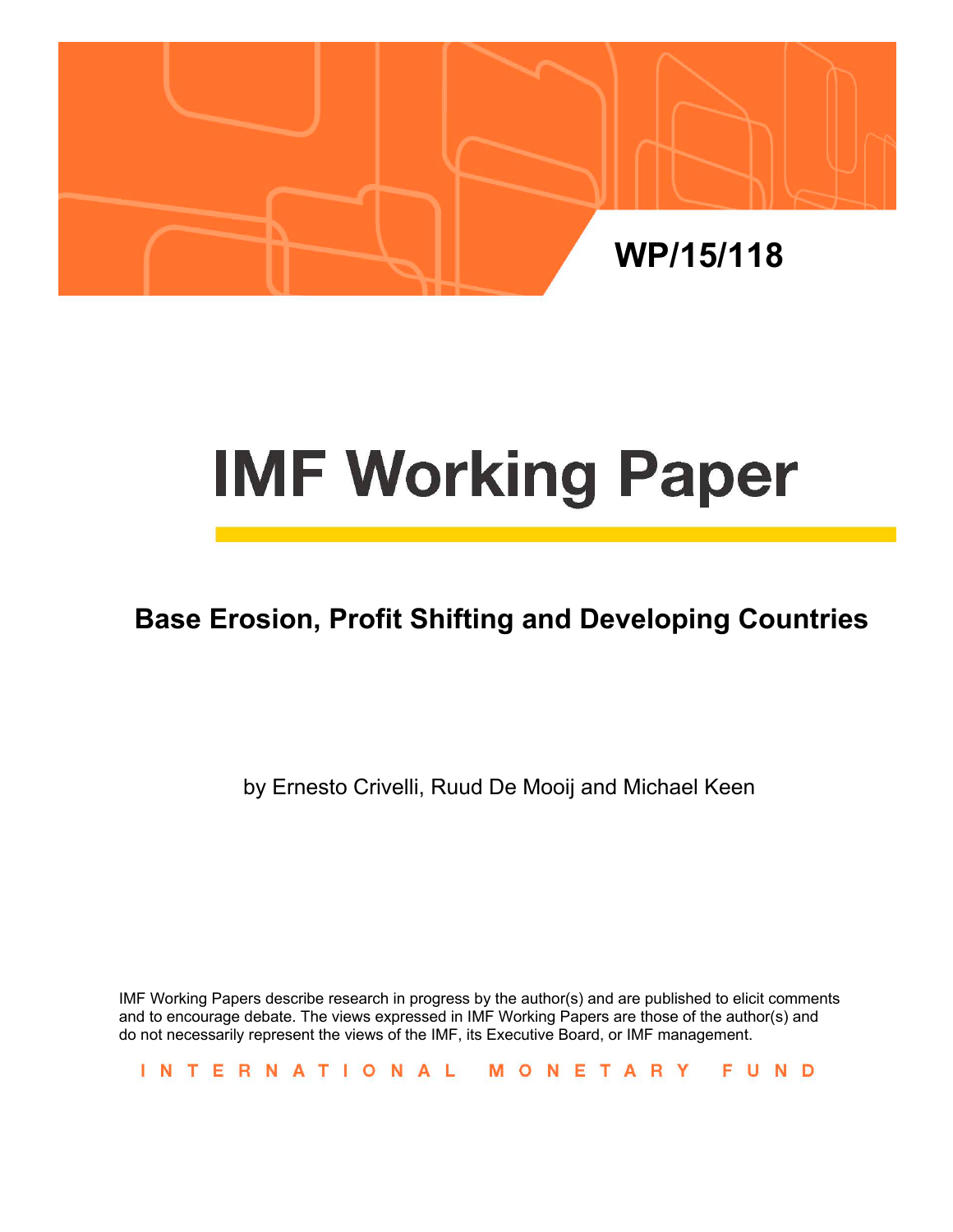#### **IMF Working Paper**

#### Fiscal Affairs Department

#### **Base Erosion, Profit Shifting and Developing Countries<sup>1</sup>**

#### **Prepared by Ernesto Crivelli, Ruud De Mooij and Michael Keen**

May 2015

**This Working Paper should not be reported as representing the views of the IMF.** The views expressed in this Working Paper are those of the author(s) and do not necessarily represent those of the IMF or IMF policy. Working Papers describe research in progress by the author(s) and are published to elicit comments and to further debate.

#### **Abstract**

International corporate tax issues are prominent in public debate, notably with the G20-OECD project addressing Base Erosion and Profit Shifting ('BEPS'). But while there is considerable empirical evidence for advanced countries on the cross-country fiscal externalities at the heart of these issues, there is almost none for developing countries. This paper uses panel data for 173 countries over 33 years to explore their magnitude and nature, focusing particularly on developing countries and applying a new method to distinguish between spillover effects through real decisions and through avoidance —and quantify the revenue impact of the latter. The results suggest that spillover effects on the tax base are if anything a greater concern for developing countries than for advanced—and a significant one.

JEL Classification Numbers: F21; F23; H25.

Keywords: Corporate income tax; BEPS; tax avoidance; international taxation.

Author's E-Mail Address: [ECrivelli@imf.org;](mailto:ECrivelli@imf.org) [RDeMooij@imf.org;](mailto:RDeMooij@imf.org) [MKeen@imf.org](mailto:MKeen@imf.org)

<sup>&</sup>lt;sup>1</sup> This paper builds on IMF (2014). We are grateful to Tarun Narashimhan for assistance with the data, and to Michael Devereux, Skeie Oystein and participants in seminars at the German Development Institute in Bonn, IMF, OECD, and the University of Ottawa for many helpful comments and suggestions. Errors and view are ours alone.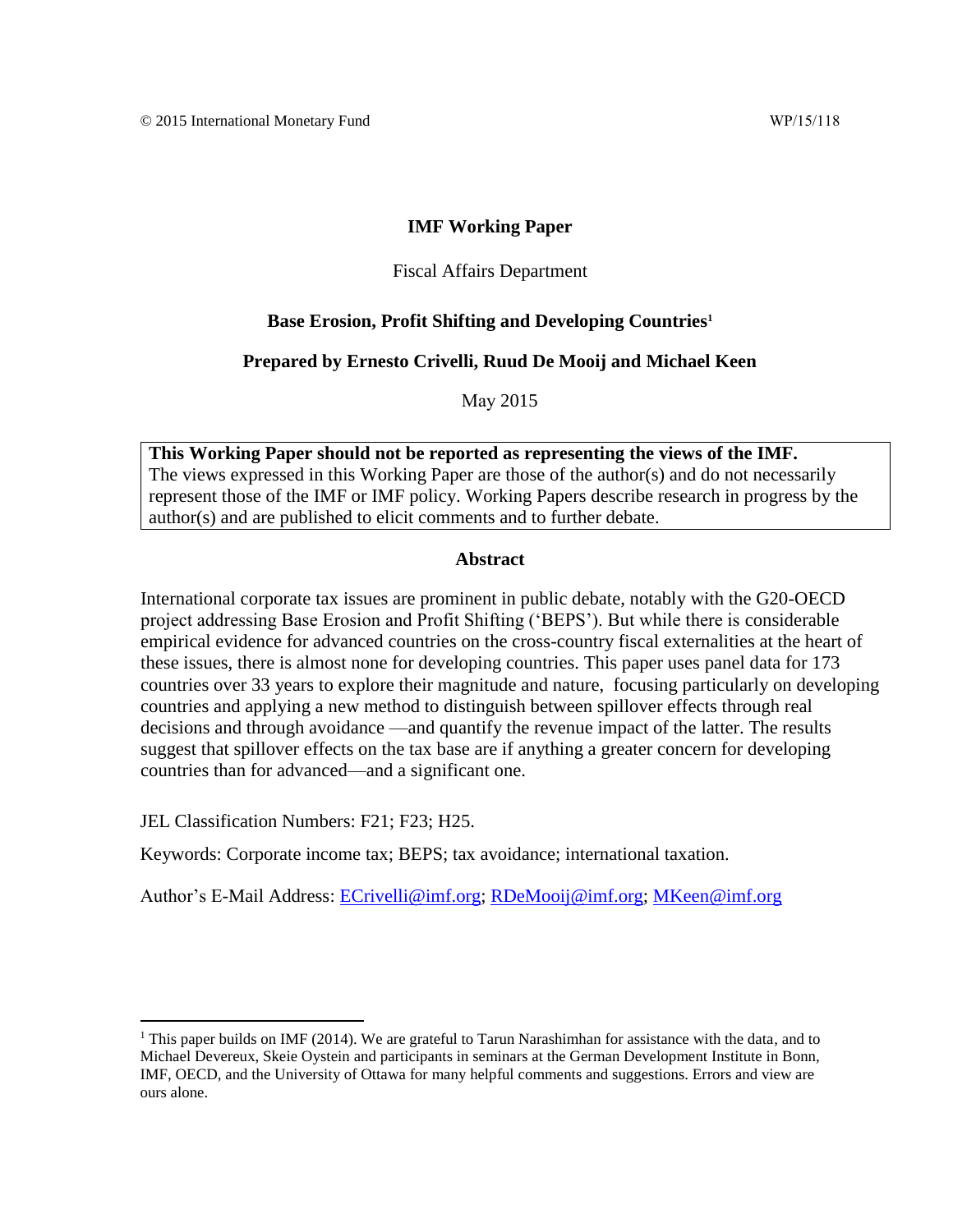| <b>Tables</b>                                                          |  |
|------------------------------------------------------------------------|--|
|                                                                        |  |
|                                                                        |  |
|                                                                        |  |
|                                                                        |  |
|                                                                        |  |
|                                                                        |  |
| Figures                                                                |  |
| 1. Revenue from the Corporate Income Tax, in Percent of Total Revenue5 |  |
|                                                                        |  |
|                                                                        |  |
| Appendixes                                                             |  |
|                                                                        |  |
|                                                                        |  |
| Appendix Table                                                         |  |
|                                                                        |  |

### **Contents**

## Page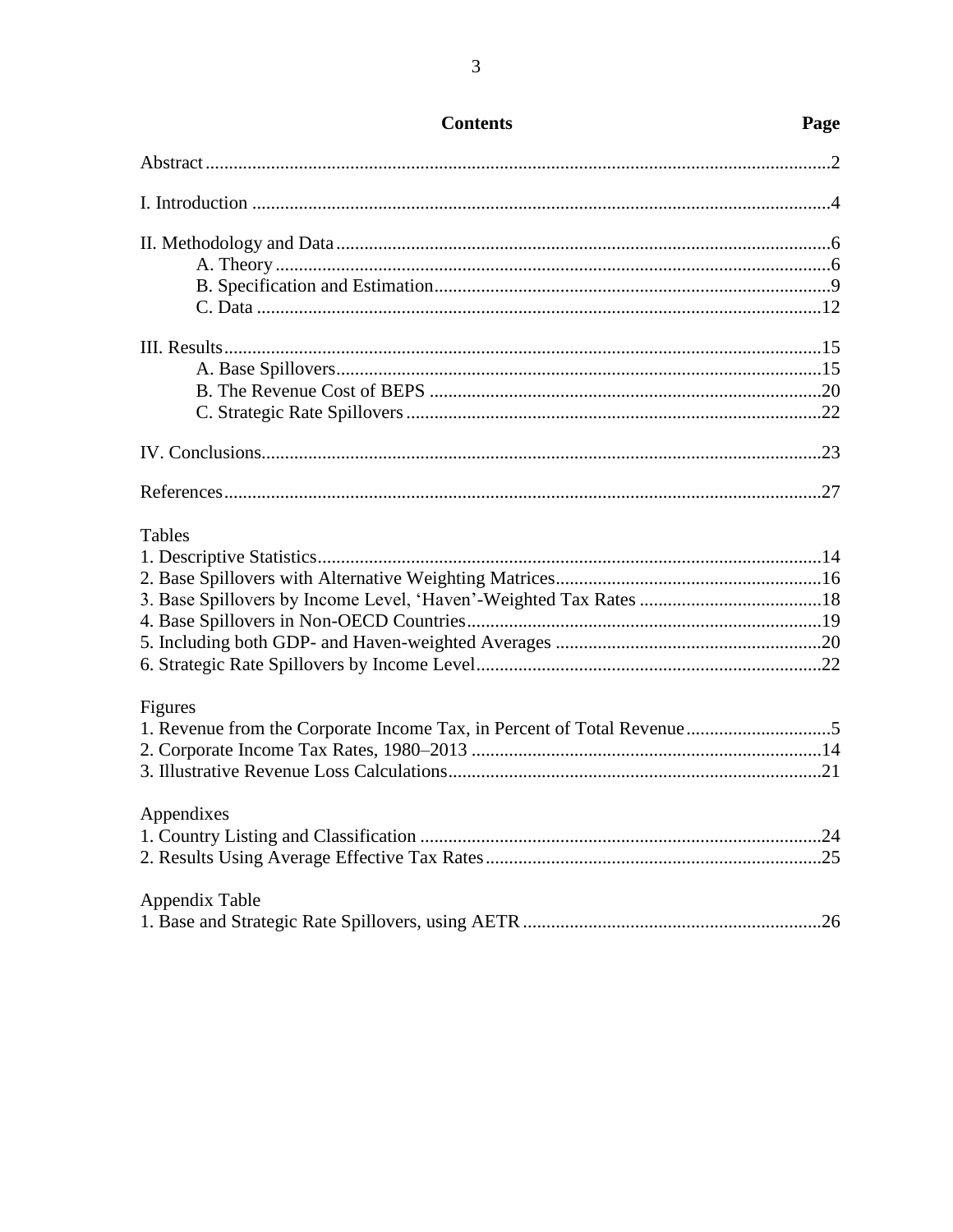#### **I. INTRODUCTION**

International aspects of corporate taxation have recently come to prominence in public debate, prompted largely by increased awareness of the relatively low amounts of tax that, as a result of cross-border tax planning, many multinational enterprises pay. The issue itself, of course, is not new. What is new is the attention it is receiving from policy makers. Most notably, the G20-OECD project (OECD, 2013) on base erosion and profit shifting ('BEPS'), envisaging action in fifteen areas, is an unparalleled effort to strengthen the international corporate tax system by limiting opportunities for avoidance by multinationals. More broadly too there is an increased awareness of the intensity of international tax competition, and the possibility of mutual harm from the attempts of each country to make its tax system more attractive than those of others.

These concerns with current international corporate tax arrangements have arisen most prominently in advanced economies. And it is they that drive the BEPS process.<sup>2</sup> Clearly, however, these concerns may be ones for developing countries too. There is substantial experience, for instance, of even single international tax cases involving what are for these countries very significant amounts of revenue (IMF, 2014).<sup>3</sup> And indeed developing countries tend to be more reliant on the corporate income tax as a share of all tax revenue than are higher income countries, as Figure 1 shows, and with fewer realistic alternative sources of revenue. All this suggest that developing countries may well be more vulnerable to erosion of the corporate tax base. There has been, however, no broad empirical assessment of the significance of these issues for developing countries. The primary purpose of this paper is to provide the first systematic empirical evidence on this, and the first attempt to quantify the possible effects. Put simply, the question addressed is: Do BEPS, and tax competition, really matter for developing countries? There are, as will be seen, many imperfections in the precision with which these questions can be addressed. But the answer suggested here, to anticipate, is that they do indeed matter—and quite possibly even more than they do for advanced countries.

The analysis focuses on two distinct types of cross-border fiscal externality, or spillover, in international corporate taxation: 'base' and 'strategic' spillovers.By *base spillover* is meant the impact of one country's tax policy on the tax bases of other countries. This can arise through either an impact on real activities (through investment and the like) and/or through the shifting of paper profits. One of the contributions below is to develop and apply an approach enabling some disentangling of the two. By *strategic rate spillovers* is meant the

 $<sup>2</sup>$  Though important steps have been taken to involve developing countries in the BEPS process.</sup>

 $3$  Civil society has also drawn attention to particular instances, as for example in Action Aid (2010) (on which see also Schatan (2012)). OECD (2014) takes stock of specific BEPS action items most relevant for developing countries.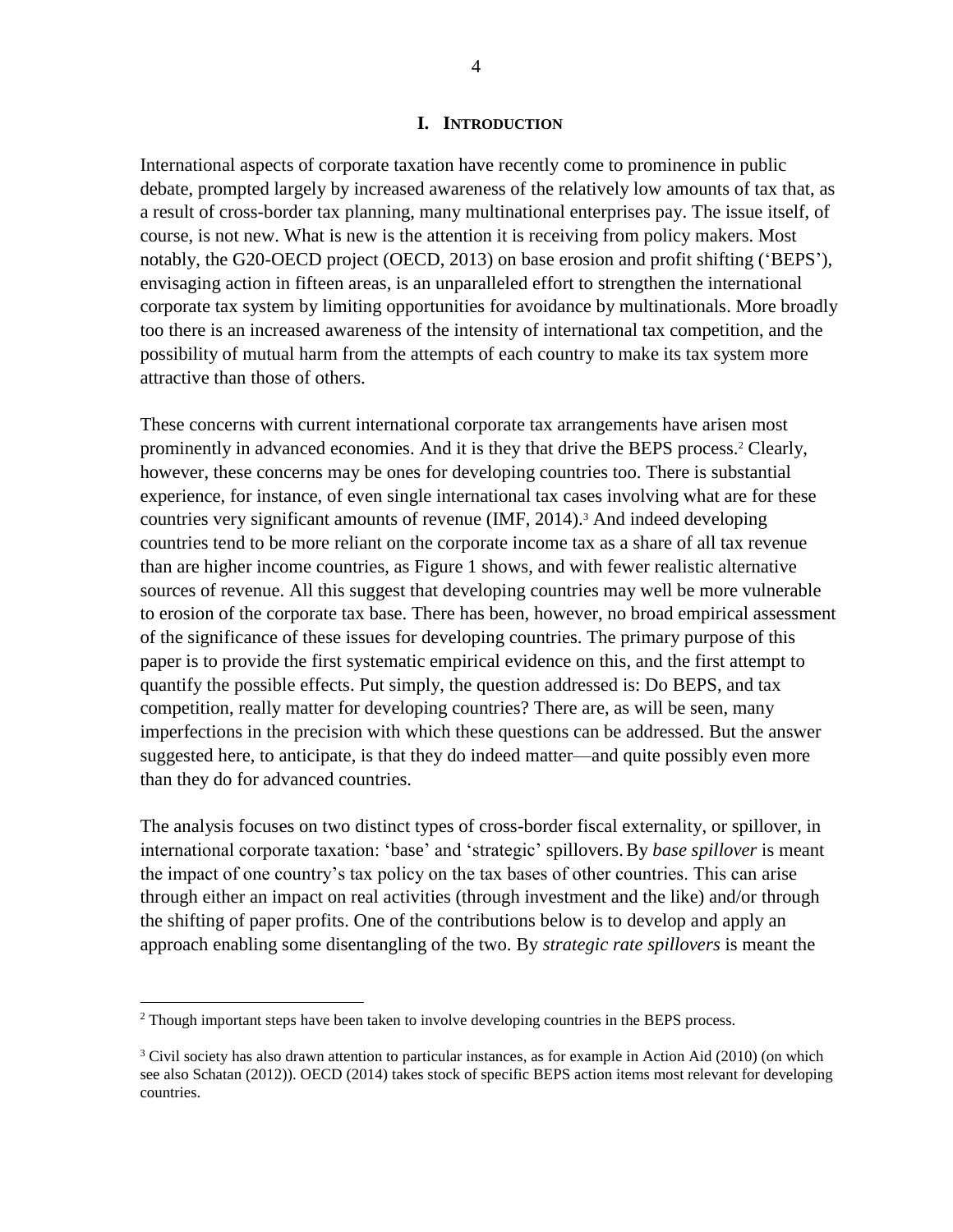impact on a country's policy choices of tax changes abroad: tax competition, in its broadest sense.



**Figure 1. Revenue from the Corporate Income Tax, in Percent of Total Revenue**

Source: IMF Staff estimates; data from IMF's Fiscal Affairs Department database.

Note: Total tax revenue including grants and excluding social contributions; resource-rich countries excluded.

For advanced economies, there is a wealth of evidence on the magnitude of these base spillovers. One strand of research looks at such spillovers through the allocation of real investments; a meta study by De Mooij and Ederveen (2008) suggests that a 10 percentage point reduction in a country's average effective tax rate increases its stock of FDI, on average and in the long run, by over 30 percent. Another strand looks at base spillovers through profit shifting, without an underlying shift in real capital; Heckemeyer and Overesch (2013) report a consensus semi-elasticity of −0.8, implying that a 10 percentage point higher tax rate will reduce reported profit in an affiliate by 8 percent. And a rapidly growing number of studies, reviewed by Dharmapala (2014), explore more closely the various methods for profit shifting that multinationals used. What is absent from the existing literature, however, is similarly systematic evidence on base spillovers in developing countries.

In terms of strategic rate spillovers too, the evidence relates almost entirely to advanced economies: Devereux et al. (2008), for instance, find that among OECD countries a 10 percentage point decrease in the statutory CIT rates in other countries generates, on average, a cut of 7 percentage points in response.<sup>4</sup> The exception is Klemm and Van Parys (2012), who estimate fiscal reactions among Sub-Saharan African and Caribbean countries.

<sup>4</sup> See also the review in Leibrecht and Hochgatterer (2012).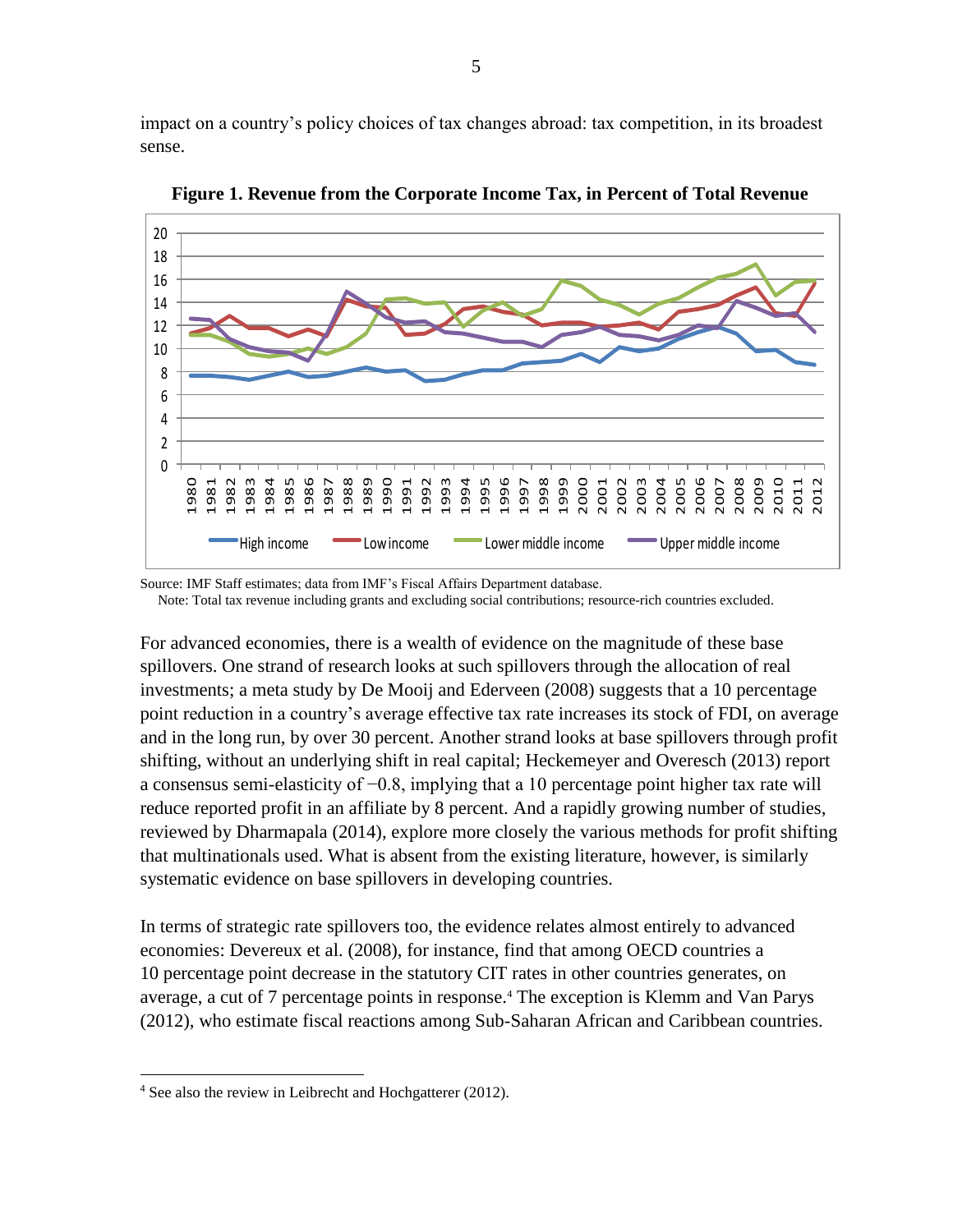They report smaller but significant strategic interactions in statutory corporate tax rates, in the order of 2.5 to 3 points in response to a 10 point tax cut abroad. This paper aims to assess the size and significance of base and strategic rate spillovers, within an approach that provides some handle on the distinction between real and profitshifting channels of effect—and in doing this to concentrate especially on the perspective of developing countries.<sup>5</sup> The focus is primarily on base spillovers, since these relate directly to current policy focus on BEPS; and indeed the approach adopted here enables an estimate, albeit very speculative indeed, of the revenue impact of international corporate tax avoidance—something the literature has struggled to do in a coherent way. To this end, we exploit aggregate data on corporate tax bases for a panel of 120 countries (and tax rates for 173 countries), over the period 1980–2013.

The next section sets out a framework for distinguishing the two distinct channels by which base spillovers can operate, discusses estimation strategy and describes the data. Section III reports results, including the implied revenue impact of BEPS activities involving tax 'havens'. Section IV concludes.

#### **II. METHODOLOGY AND DATA**

#### **A. Theory**

This section sets out a simple framework to guide the empirics, pointing to a strategy for distinguishing between the two types of corporate tax base spillover noted above: through the allocation of real investment, and through profit shifting. It does so by adding the possibility of profit shifting to the standard model for analyzing international tax effects of real investment (Zodrow and Mieskowski (1986) and Wilson (1986)).

Consider then a world of *n* countries, with country *i* populated by a fixed number  $h_i$  of identical individuals who each supply one unit of labor (measured in efficiency units). The world population is normalized to unity  $(\sum_{j=1}^{n} h_j = 1)$ , so that  $h_i$  measures the relative 'size' of country *i*.

Production, and profit shifting, are undertaken by a single representative multinational. This has a single affiliate in each country, the revenue generated by its real activities in *i* being characterized by the function $f_i(k_i)$ , where  $k_i$  is the capital-labor ratio (and  $h_i k_i$  therefore the total amount of capital in *i*), and  $f_i$  is output per worker, with  $f'_i > 0$  and  $f''_i < 0$ , a prime

 $5$  Other studies, such as Clausing (2007), Brill and Hassett (2007) and Devereux (2007) have explored how corporate tax revenues (relative to GDP), rather than the base, vary with countries' own statutory CIT rates. Abbas and Klemm (2013) perform a similar analysis for 50 developing countries. The empirical results reported here of course have implications for that question, too, but for brevity, these are not pursued below.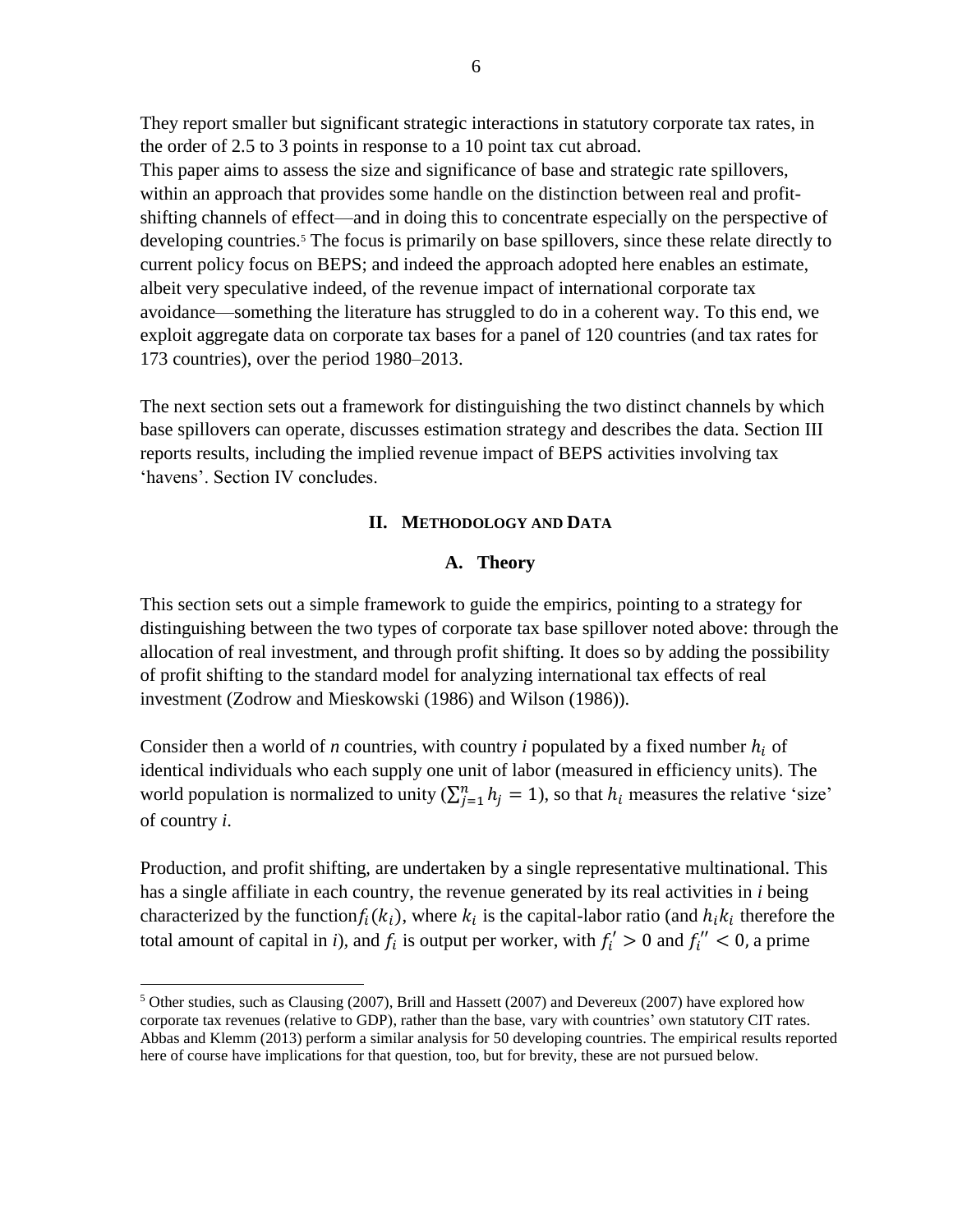indicating differentiation. The total capital available to the firm, to allocate across the *n*  countries, is fixed at  $\bar{k} = \sum_{j=1}^{n} h_j k_j$ . The multinational may also shift tax base between its affiliates operating in the various countries: the base shifted into *i* from *j* is denoted by  $s_{ij}$  =  $-s_{ji}$ , with  $s_{ii} = 0$ . There is some cost to doing so, however; this, assumed to be independent of the location of real capital, is denoted by  $c_{ij}(s_{ij})$ , with  $c'_{ij}$  strictly positive (negative) as  $s_{ij}$  is strictly positive (negative) and  $c''_{ij} > 0$ .

The government in each country employs only a source-based tax on capital,<sup>6</sup> at rate  $t_i$ , the base of which is the sum of real capital located in *i* and base shifted into *i*:

$$
b_i = h_i k_i + \sum_{j=1}^n s_{ij}.
$$
 (1)

Denoting by  $\rho$  the world (tax-exclusive) interest rate, which the multinational takes as given—or, alternatively, interpreting  $\rho$  as the shadow value of the multinational's aggregate capital—and assuming for simplicity that the costs of base-shifting are not tax-deductible, the multinationals' after-tax profit is:

$$
\Pi = \sum_{i=1}^{n} \left\{ h_i f_i(k_i) - \rho h_i k_i - t_i \left( h_i k_i + \sum_{j \neq i}^{n} s_{ij} \right) - \sum_{j \neq i}^{n} c_{ij} (s_{ij}) \right\} .
$$
 (2)

The multinational thus has two decisions to take: the allocation of its real capital across countries; and the artificial shifting of tax base between them. We consider each of these, and the quite different ways in which they are affected by taxation, in turn.

Taking first the allocation of real capital, maximizing (2) implies the necessary conditions:

$$
f'_{i}(k_{i}) = \rho + t_{i}, \qquad i = 1, ..., n.
$$
 (3)

These simply say that the multinational will allocate its capital to equalize the after-tax return across its affiliates: otherwise it could earn more by reallocating assets to wherever the aftertax return is greatest. Equation (3) implicitly defines the capital thus allocated to *i* as a function  $k_i(t_i, \rho)$  of the tax rate in *i* and the world interest rate (decreasing in both). The condition that all capital be allocated,  $\sum_{j=1}^{n} h_j k_j(t_j, \rho) = \overline{k}$ , then defines  $\rho$  as a function of all tax rates, and hence the capital allocation to each country as a function  $k_i(t_1, \ldots, t_n)$  of all tax

 $6$  A richer treatment would differentiate between one tax directed to the use of capital and another on profits attributed to each jurisdiction. These would then act differently on real investment decisions and base shifting (along the lines of Keen and Konrad (2013)). Though it is somewhat artificial to think of base shifting in terms of apparent amounts of real capital employed rather than attributed profits, the single instrument specification here suffices, given limitations on the tax rate data available, for the central purpose of guiding the empirics. These, as will be seen, consider (subject to data availability) the impact of both statutory tax rates (likely most relevant for profit shifting) and effective tax rates (likely most relevant for investment decisions).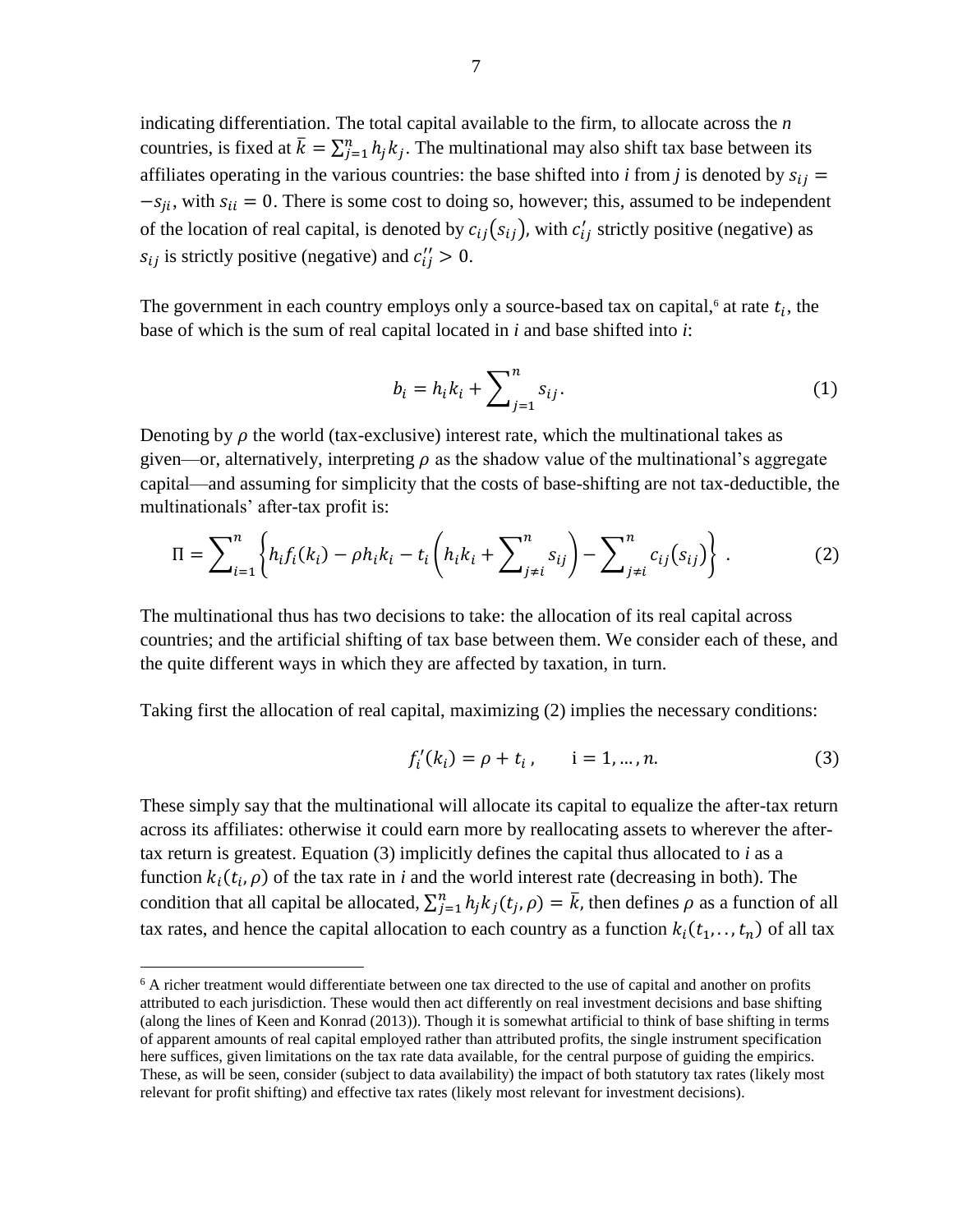rates. The structure of tax effects this implies are complex. One key driver emerges clearly, however, on supposing each production function to be quadratic (perhaps with different parameters). For this case, Keen and Konrad (2013) show that:

$$
\frac{\partial k_i}{\partial t_i} = -(1 - h_i) < 0 \tag{4}
$$

$$
\frac{\partial k_i}{\partial t_j} = h_j > 0 \quad . \tag{5}
$$

Size thus plays a critical role in determining the magnitude of both own and cross-border tax effects. The increase in real investment in *i* consequent upon a tax change in some other country *j,* for instance, is greater the larger is country *j.* This has evident intuitive appeal: one would not, for instance, expect real investment in a major advanced economy to be much affected by the tax rate set by a small island economy.

The same is not true, however when it comes to base shifting. Turning to this second dimension of the multinational's decisions, the first-order condition with respect to  $s_{ij}$ (recalling that this also appears as  $-s_{ii}$ ) is

$$
c'_{ij}(s_{ij}) + c'_{ji}(s_{ij}) = t_j - t_i \quad \forall i, \forall j \neq i \text{ such that } t_j > t_i.
$$
 (6)

The multinational thus shifts base from a high tax jurisdiction *j* into *i* until the tax saved on the marginal dollar shifted just equals the associated transaction costs. Assuming, for simplicity, that these costs are quadratic, with  $c_{ij}(s_{ij}) = \frac{1}{2}$  $\frac{1}{2}\Delta_{ij} s_{ij}^2$ , the tax responsiveness of base shifting is given by:

$$
\frac{\partial s_{ij}}{\partial t_j} = -\frac{\partial s_{ij}}{\partial t_i} = \frac{1}{\delta(i,j)} > 0 \tag{7}
$$

where  $\delta(i, j) \equiv \Delta_{ij} + \Delta_{ji}$ . The effect of a tax increase in some country *j* on the base shifted into *i,* unlike that on real investment, is thus independent of either country's size, and of the real capital located in each,<sup>7</sup> but depends only on the ease with which base can be artificially shifted between them. This too is intuitive: even a large advanced economy may be exposed to profit shifting as a result of low tax rates offered by a small island economy.

Combining these two types of effect—on real investment and base shifting—the effect on country *i*'s of an arbitrary small change  $(dt_1, ..., dt_n)$  in all tax rates,  $db_i = h_i dk_i +$  $d(\sum s_{ij})$ , can be written in per capita terms, using (4), (5) and (7) as:

<sup>&</sup>lt;sup>7</sup> The separation of the decisions on  $k_i$  and the  $s_{ij}$  that emerges here is, of course, extreme, They would become linked if, as is very plausible, shifting tax base into a county is easier if there is some real activity there.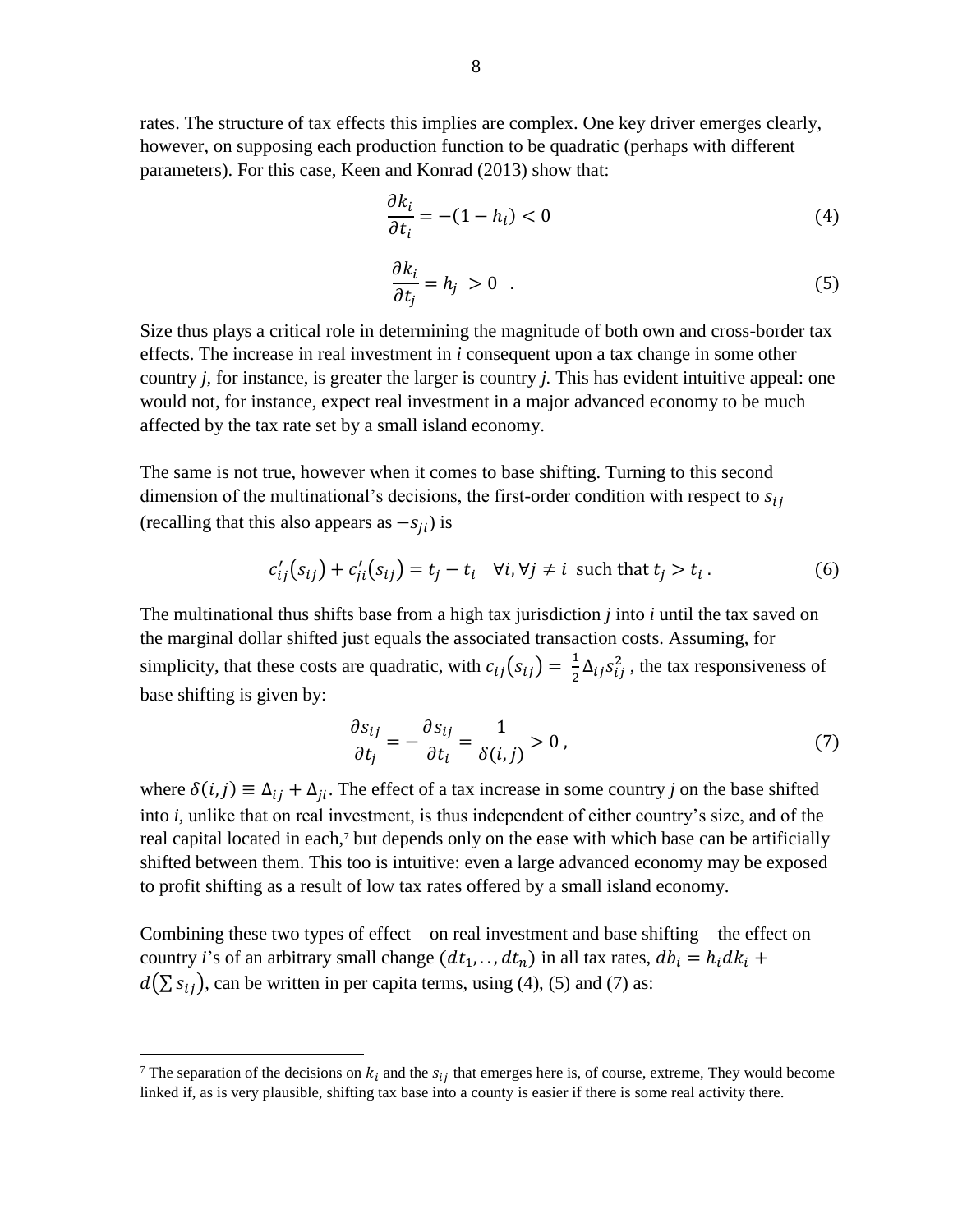$$
\frac{d b_i}{h_i} = \beta_i \left( dt_i - \sum_{j \neq i} \omega_{ij} dt_j \right)
$$
 (8)

where

$$
\beta_i \equiv -\left\{ (1 - h_i) + \sum_{j \neq i}^n \left( \frac{1}{h_i \delta(i, j)} \right) \right\} < 0 \tag{9}
$$

and

$$
\omega_{ij} \equiv \frac{h_j + \left(\frac{1}{h_i \delta(i, j)}\right)}{1 - h_i + \sum_{p \neq i} \left(\frac{1}{h_i \delta(i, p)}\right)}.
$$
(10)

The impact of any tax change on the tax base of country *i* thus depends entirely on how it affects the difference between *i*'s own rate and a weighted average of the tax rates in all other countries, with the structure of the weights  $\omega_{ij}$  capturing the two distinct routes by which tax rate changes abroad can impact the tax base in *i*. This suggests an empirical strategy for distinguishing between them. If base effects operate only through real investment (as would be the case if the marginal costs of profit shifting  $\delta$  were infinitely large), the weights become

$$
\omega_{ij} = \frac{h_j}{1 - h_i} \tag{11}
$$

so that the impact of the tax rate in country *j* on the domestic tax base in *i* depends only on the size of *j* relative to all countries other than *i*. If, in contrast, these impacts operate only through profit shifting (as would be case for a single country dwarfing all others) the appropriate weights become

$$
\omega_{ij} = \frac{1/\delta(i,j)}{\sum_{p \neq i} \delta(i,p)}\tag{12}
$$

and it is tax rates in foreign countries weighted simply by the relative ease with which profits can be shifted in or out of them that matters.

One other implication of (9) is that the strength of the tax effects, captured in the  $\beta_i$ , will generally vary across countries; we will also explore the possibility of systematic differences between, in particular, developing and other economies.

#### **B. Specification and Estimation**

Base spillovers are explored by estimating equations of the form:

$$
b_{it} = \lambda b_{it-1} + \varphi \tau_{it} + \gamma W_{-i} \tau_{-it} + \zeta' X_{it} + \alpha_i + \mu_t + \varepsilon_{it}
$$
\n(13)

where  $b_{it}$  denotes the corporate income tax (CIT) base in country  $i = 1, \ldots, n$  at time  $t =$ 1, .., *L* (with the lag allowing for sluggish response),  $\tau_{it}$  is the domestic CIT rate,  $W_{-i}\tau_{-it}$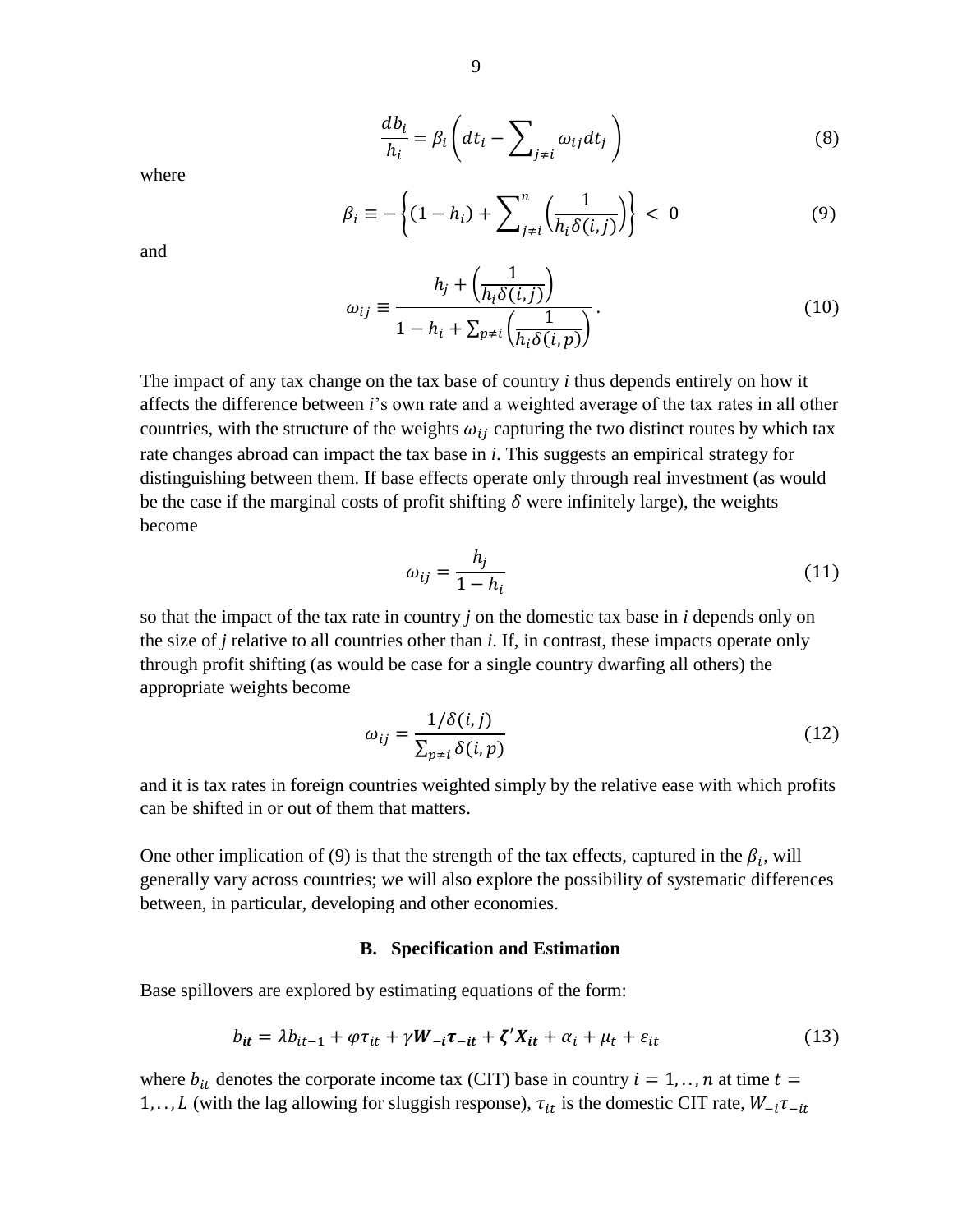denotes some weighted average  $\sum_{j\neq i}^{n} \omega_{ij} \tau_{jt}$  of the statutory CIT rates in countries  $j \neq i$  (with  $\sum_{j=1}^n \omega_{ij} = 1$ ),  $X_{it}$  is a vector of controls and  $\alpha_i$  and  $\mu_t$  are country- and time-specific effects. The analysis above implies that, for an appropriate choice of weights,  $\varphi = -\gamma$ ; we allow these coefficients to differ in the base regressions (as might be plausible given, for instance, the presence of some immobile capital, not allowed for in the analytics), and treat their equality as a testable restriction.

With  $\varphi$  in (13) being the short run marginal impact of a country's own CIT rate on its own CIT base, the long run impact is given by  $\theta(\varphi) \equiv \varphi/(1 - \lambda)$ ; both are expected to be negative. The main focus here, however, is on base spillover effects from the tax rates set by others. This is captured by the coefficient  $\gamma$  for the short run, and by

$$
\theta(\gamma) \equiv \frac{\gamma}{1 - \lambda} \tag{14}
$$

for the long run, with both expected to be positive.

 $\overline{a}$ 

As analyzed above, the two channels through which such base spillover effects may operate8—effects on real investment decisions, and on base shifting—imply different structures for the appropriate weighting matrix in (13). This provides a way to assess the importance of each channel. We consider three possibilities. First, to capture the idea that spillover effects from foreign tax rates depend on relative country size, we construct the weighting matrix  $W_{-i}$  for country *i* in the spirit of equation (11), by weighting the tax rate in each foreign country *j* by *j*'s GDP as a share of the total GDP of all countries other than *i*; we refer to these as 'GDP-weighted' rates.<sup>9</sup> Second, to capture the possibility of spillovers through profit shifting, we also consider—in the absence of direct data on the ease of shifting profits in and out of each country (the  $\delta(i,j)$ above)—an unweighted average of rates only in those jurisdictions that are included in a commonly-used list of 'tax havens'; these are referred to as 'haven-weighted' rates.<sup>10</sup> The third possibility considered is that spillovers may

<sup>&</sup>lt;sup>8</sup> One possibility not captured in the model above is that countries may in part react to changes in tax rates abroad by policy measures affecting their domestic tax base: adopting special incentive schemes, for instance, or more generous depreciation allowances. These effects will be captured in the empirics, though in the absence of detailed information on tax bases they cannot be measured directly.

<sup>9</sup> The use of GDP as an indicator of size is not entirely clean, since, as OECD (2015) notes, measured GDP may be affected by profit shifting (through, for instance, mispricing of exports and imports). This though seems likely to be of second order importance (certainly less marked than effects on GNP) and provides another reason for the instrumenting described below.

<sup>&</sup>lt;sup>10</sup> The assumption in this case is thus it is equally easy to shift profits in/out of all 'havens', but impossible to shift profit through non-havens.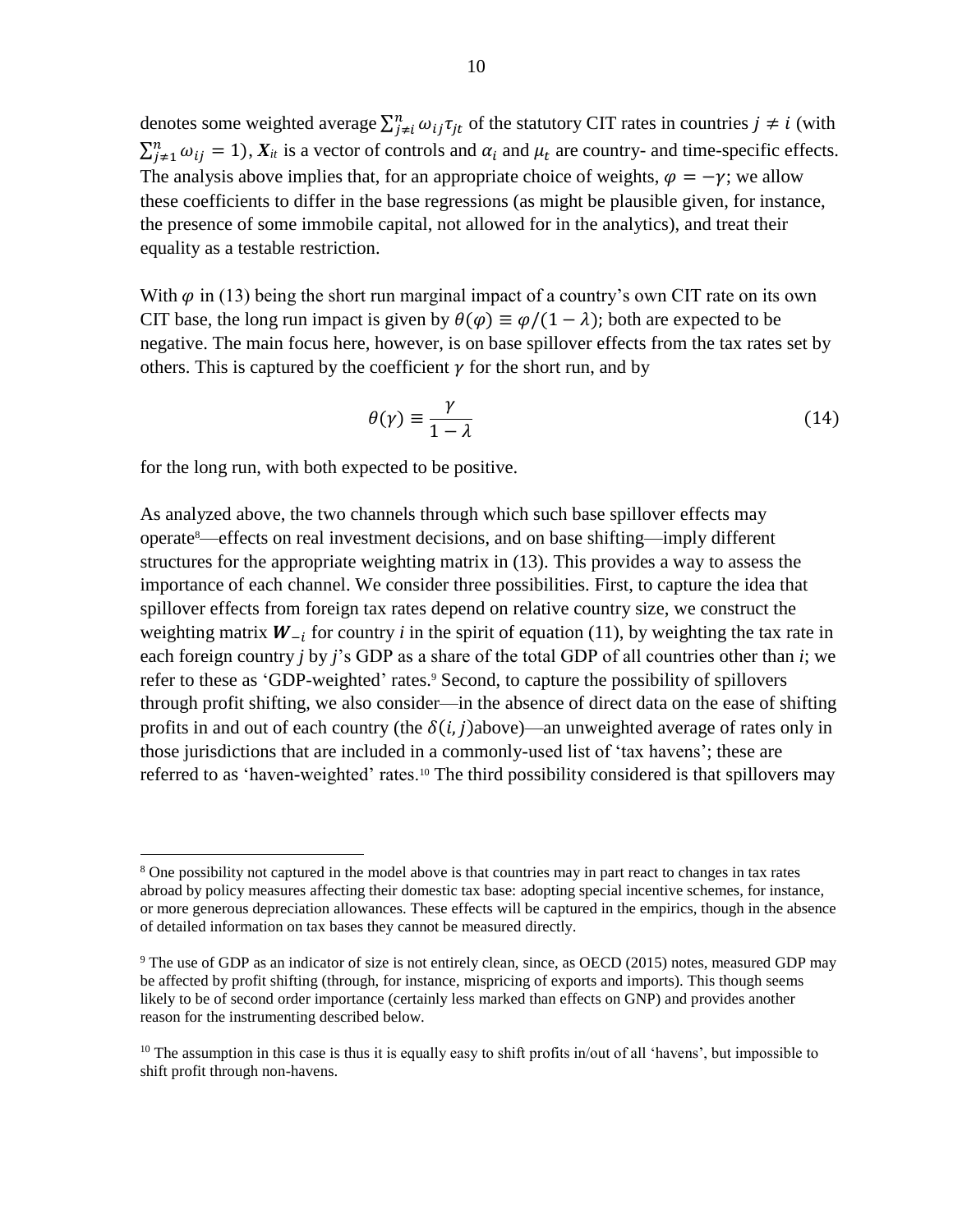be greater from geographically closer countries, captured by weighting tax rates by the inverse-distance between capitals.<sup>11</sup>

A particular identification issue arises when using the haven-weights. Since this variable does not differ across non-haven countries, for them it is indistinguishable from a time effect; and for each haven country it is readily seen to be a linear combination of its own tax rate and the average rate across all havens, the latter equivalent to that same time effect. To address this, we take the same approach as Devereux and others (2008) and restrict the form of time effects by assuming a common linear time trend. Imposing the restriction  $\varphi = -\gamma$ , as (after testing) we shall, is another route to identification, with no need to restrict time effects.<sup>12</sup>

We also explore—more briefly—strategic rate spillovers, following Devereux and others (2008) in estimating

$$
\tau_{it} = bW_{-i}\tau_{-it} + \zeta'X_{it} + a_i + c_t + \epsilon_{it} \,, \tag{15}
$$

but differing from previous work in considering the same three weighted average tax rate constructs as for base spillovers. Though not formally modeled here, the reason for doing so is simply that one would expect rate-setting responses to be most sensitive to those tax rate choices abroad that most directly affect a country's own tax base. The specification in (15) includes the same controls as in the base spillover estimation and again includes country effects and a common time trend; as in the previous literature, the lagged dependent variable is omitted.

The empirical strategy just set out has significant limitations, largely reflecting those of the available data. Cross-border real investment decisions, for instance, are likely to be driven not by the statutory rate of CIT alone, but by an average effective tax rate (AETR) that also reflects depreciation and other allowances (Devereux and Griffith, 1998). Data on AETRs are not available, however, for as many countries or as long a period as are statutory rates; and, as Dharmapala (2014) stresses, the dependence of calculated AETR on elements of the tax base creates a distinct endogeneity issue. Nonetheless, the use of AETRs, where available, rather than statutory rates can provide a useful additional perspective, and is pursued in Appendix 2.

<sup>&</sup>lt;sup>11</sup> A further possibility is to take  $W_{-i}$  to be the simple average rate over all countries other than *i*: this though raises still more sharply the identification challenge mentioned below, and for brevity the results are not reported here.

 $12$  Using country-specific trends instead of a common trend gives very similar results, not reported here.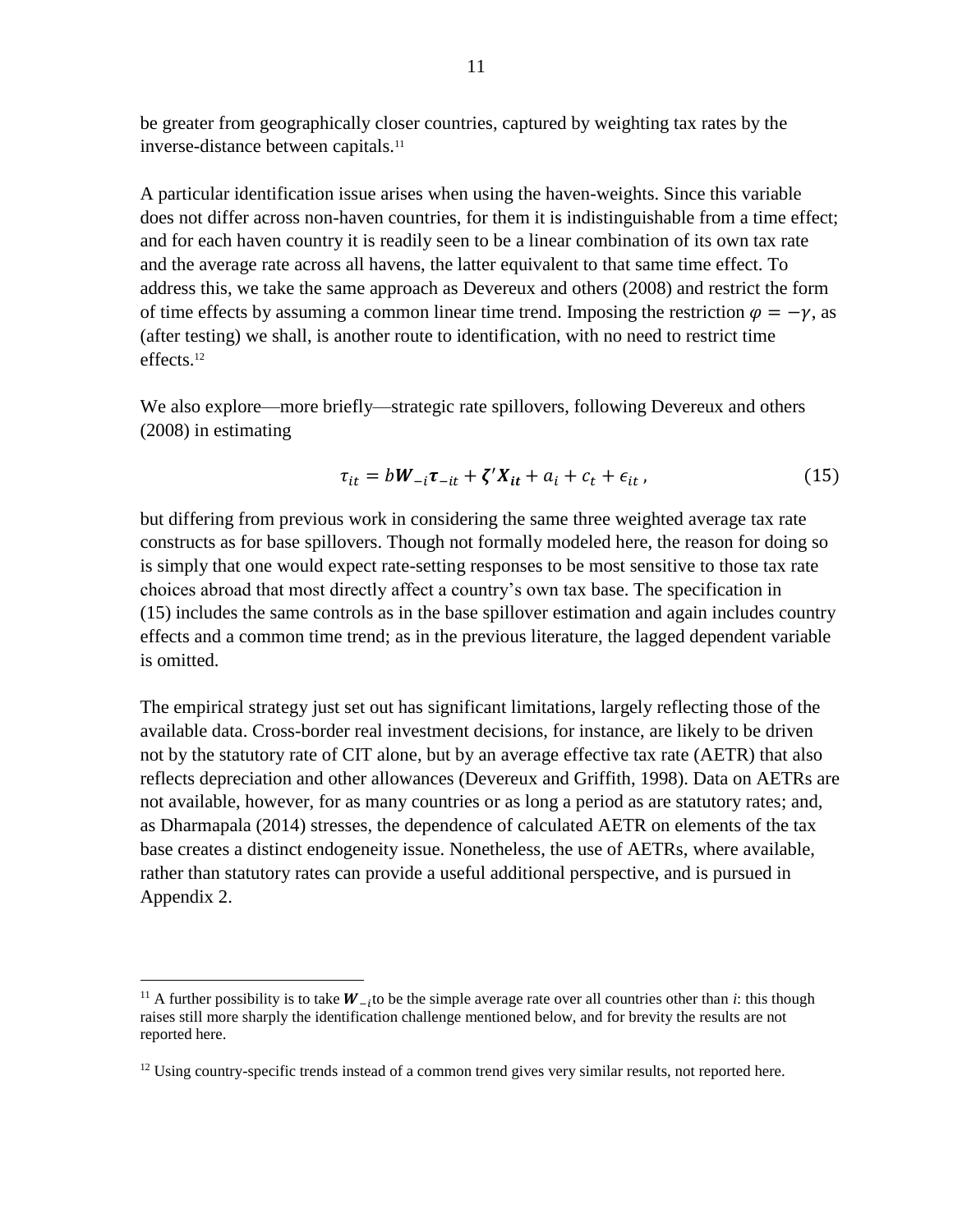Perhaps more troubling data limitations relate to the estimation of effects operating through tax havens. The difficulty is that the attractions of tax 'havens' do not solely, or even mainly, derive from low statutory CIT rates, but from special regimes and arrangements for which descriptive data are unavailable.<sup>13</sup> The identification of haven effects thus depends on a plausible but (on our data) untestable correlation between movements in their statutory rates and special regimes. The results, for this reason, can be no more than indicative.

Equations (13) and (15) are estimated by system generalized method of moments (GMM), using only internal instruments. While the panel is sufficiently long that Nickell bias may not be a significant concern, other endogeneity issues arise. In the base spillover regression, shocks that affect a country's domestic tax base may also affect its contemporaneous tax rate choice, for instance; and the estimation of the CIT base by simply dividing revenues by the main statutory rate (as described below) can give rise to measurement error when, as is quite often the case, more than one CIT rate is applied. In the strategic rate spillover equation, tax rates are evidently jointly determined across countries.

#### **C. Data**

The sample is an unbalanced panel comprising 173 countries over 1980–2013. The countries in the sample, identifying those labeled, following Gravelle (2013), as 'havens', classified by income group and as between OECD members and non-members (at the end of the sample period), are listed in Appendix 1. The latter group comprises a wide range of countries, of course, but for brevity we sometimes refer to this as the group of developing countries, lower income countries indeed being heavily represented in the sample. Data on CIT revenues and statutory tax rates are from the IMF's Fiscal Affairs Department database. The country coverage of CIT rates is full, though unbalanced in the time dimension.

To eliminate artificial variation in the weighted average tax rates as a result of missing observations for certain country-year pairs, we linearly interpolated the tax rate series for years with missing tax rates. The balanced panel of tax rates this creates is used only for calculating the weighted average tax rates; own tax rates in all regressions are actual values, not interpolations.

<sup>&</sup>lt;sup>13</sup> Over the full sample period, the average CIT rate in the 'havens' is around 17 percent, compared to 32 percent for the full sample (Table 1): see also Figure 2. Many havens are small, however, and a low rate is common among smaller countries more generally. Regressing the CIT rate on country size (which enters with a significant positive coefficient, as models of tax competition would predict) and a dummy for tax haven status (and the using other controls being used), it emerges that tax-havens actually have, on average, a significantly higher CIT rate than otherwise similar countries.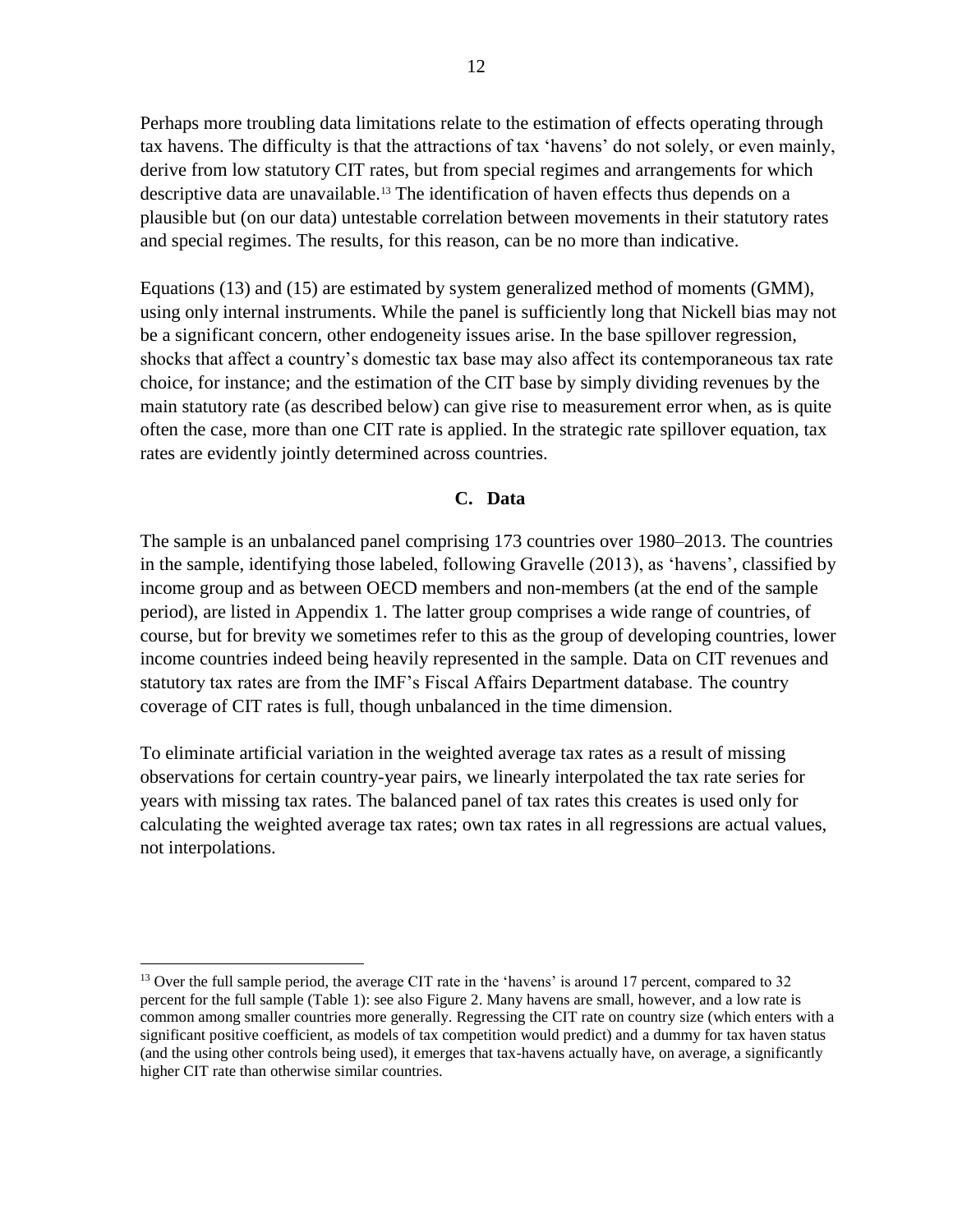Resource-rich countries<sup>14</sup> are excluded from the exercise in the sense that their tax bases are not treated as dependent variables, since they will likely have distinct drivers and reflect a variety of distinct tax design choices; the tax rates set by these countries are, however, included in constructing the various average tax rates used as explanatory variables. As mentioned above, the CIT base in percent of GDP,  $b_i$ , is calculated by dividing CIT revenue in recent of GDP by the standard CIT rate; lack of revenue data means that this is possible for only 121 countries. The far more limited data on average effective tax rates (AETR) used in Appendix 2, for 43 countries<sup>15</sup> over the period 1996–2007, are from Abbas and Klemm (2013).

The controls  $\hat{X}$  in (13) and (15), are ones that have commonly been used in modeling tax revenues and rates:<sup>16</sup> (the log of) GDP per capita, the share of agriculture in value-added, trade openness (the sum of non-resource exports plus imports, relative to GDP), and inflation.<sup>17</sup>

Table 1 provides descriptive statistics. The mean statutory CIT rate in the sample is 32 percent. The average of the GDP-weighted CIT rates is greater, reflecting somewhat higher CIT rates in larger countries (as the tax competition literature predicts). And the haven-weighted average CIT rate is substantially lower, at 17 percent. The mean AETR is approximately 22 percent, lower than the mean statutory CIT rate (to be expected, since the AETR reflects various deductions in calculating the tax base). Figure 2 shows the movement of mean statutory CIT rates over time for OECD and non-OECD countries, and (interpolated) for the havens. There has been a very pronounced decline, by 15 to 20 percentage points over the last three decades, in both groups. Over the full sample, mean CIT revenue is around 2.6 percent of GDP, while the CIT base averages around 8.6 percent of GDP, with a fairly large standard deviation of 5.4.

<sup>&</sup>lt;sup>14</sup> These are: Bahrain, Chad, Republic of Congo, The Islamic Republic of Iran, Kazakhstan, Kuwait, Libya, Mexico, Nigeria, Norway, Oman, Russian Federation, Saudi Arabia, Syrian Arab Republic, Trinidad and Tobago, United Arab Emirates, Venezuela, and Yemen.

<sup>15</sup> These are: Argentina, Botswana, Brazil, Bulgaria, Chile, China, Colombia, Costa Rica, Czech Republic, Ecuador, Egypt, Estonia, Ghana, Hong Kong SAR, Hungary, India, Indonesia, Israel, Kenya, Korea, Latvia, Lithuania, Malaysia, Mauritius, Morocco, Namibia, Pakistan, Panama, Paraguay, Peru, Philippines, Poland, Senegal, Singapore, South Africa, Sri Lanka, Tanzania, Thailand, Turkey, Uganda, Ukraine, Uruguay, and Zambia.

<sup>16</sup> See, for example, Benedek and others (2014) and Crivelli and Gupta (2014).

 $17$  The share of agriculture in aggregate value added is taken from the World Development Indicators (WDI) database; trade openness is calculated from the IMF's International Financial Statistics (IFS) database; per capita GDP is in constant (2000) U.S. dollars, taken from the WDI; inflation is the annual change in the consumer price index, taken from the IFS.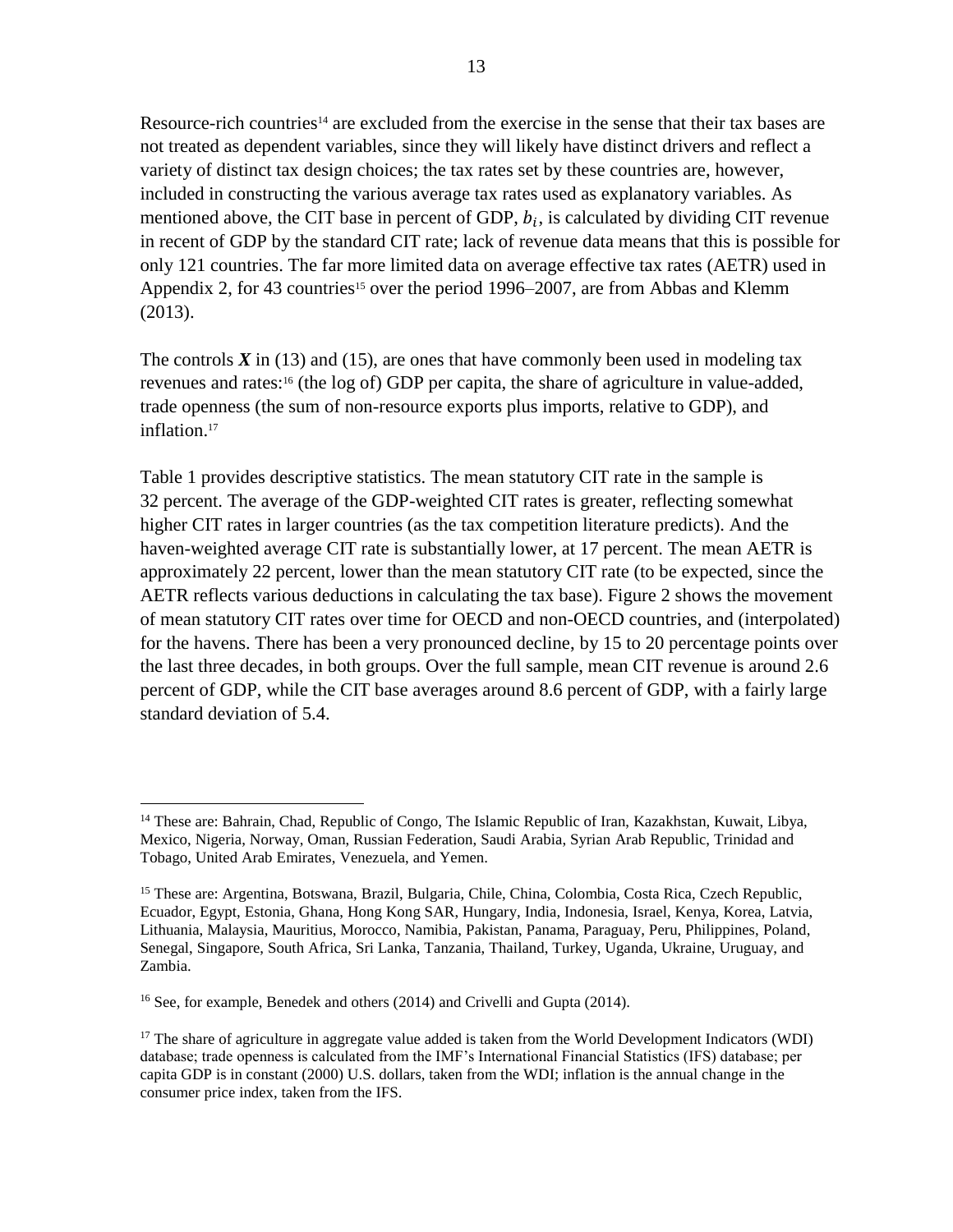|                                                        | Obs. | Mean  | Max.     | Min.     | Std. Dev. |
|--------------------------------------------------------|------|-------|----------|----------|-----------|
| Statutory CIT Rate, in percent                         | 3037 | 32.15 | 61.80    | 0.00     | 10.85     |
| GDP-weighted average tax rate, in percent              | 3037 | 39.18 | 48.04    | 26.98    | 5.28      |
| Haven-weighted average CIT rate, in percent            | 3037 | 17.09 | 24.46    | 11.08    | 3.55      |
| Inverse-distance-weighted average CIT rate, in percent | 4771 | 32.08 | 42.18    | 18.60    | 4.60      |
| CIT revenue, percent of GDP                            | 2161 | 2.64  | 13.37    | 0.00     | 1.53      |
| <b>OECD</b> countries                                  | 913  | 2.76  | 8.02     | 0.26     | 1.28      |
| Non-OECD countries                                     | 2354 | 2.42  | 18.40    | 0.01     | 1.98      |
| CIT base, percent of GDP                               | 2161 | 8.59  | 29.99    | 0.00     | 5.45      |
| <b>OECD</b> countries                                  | 893  | 8.75  | 29.99    | 1.06     | 4.61      |
| Non-OECD countries                                     | 1268 | 8.47  | 29.73    | 0.00     | 5.97      |
| AETR, in percent                                       | 508  | 22.23 | 40.27    | $-11.61$ | 9.24      |
| GDP-weighted AETR, in percent                          | 508  | 25.69 | 32.29    | 22.69    | 1.10      |
| Simple average AETR, in percent                        | 508  | 21.68 | 25.20    | 1.54     | 3.08      |
| Agricultural value-added, percent of GDP               | 1817 | 11.71 | 64.05    | 0.04     | 10.80     |
| GDP per capita, 2000 USD                               | 1970 | 13349 | 87716    | 126      | 15353     |
| Trade openness, percent of GDP                         | 1974 | 79.04 | 436.95   | 6.32     | 45.66     |
| Inflation, in percent                                  | 1925 | 36.46 | 11749.64 | $-4.47$  | 368.39    |
|                                                        |      |       |          |          |           |

**Table 1. Descriptive Statistics**

**Figure 2. Corporate Income Tax Rates, 1980–2013**

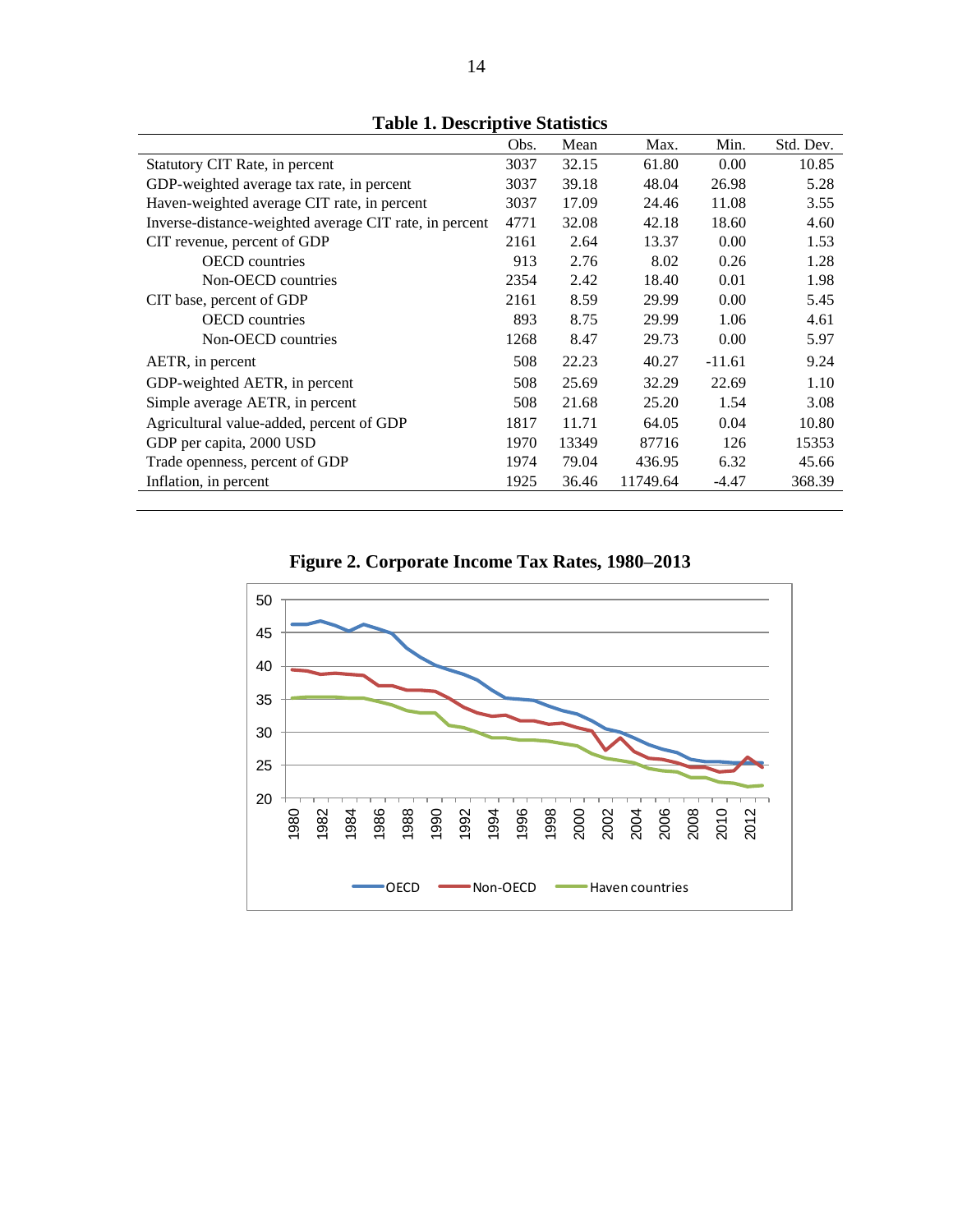#### **III. RESULTS**

This section presents and discusses estimation results, dealing in turn with base spillovers as in equation (13) and strategic rate spillovers as in equation (15). Results using AETRs rather than statutory CIT rates are reported in Appendix 2.

#### **A. Base Spillovers**

Table 2 reports the results of estimating (13) using the three different weighting matrices described above: column (1) uses GDP-weighted rates; column (2) uses the haven-weighted average; and column (3) uses rates weighted by the inverse distance between capital cities. The diagnostics are satisfactory in the Arellano and Bond (1991) tests for first- and secondorder serial correlation (M1 and M2) and in the Hansen statistics. <sup>18</sup> The control variables generally play no significant role in explaining corporate tax bases; for brevity, estimated coefficients on the controls are omitted in subsequent tables.

The impact of country *i*'s CIT rate on its own base is in all columns negative, as expected, and strongly significant. The short-run marginal coefficient of −0.08 in column (1), for instance, means that a one percentage point increase in a country's CIT rate will reduce its CIT base by 0.08 percent of GDP. Evaluated at a mean CIT base of 8.59 percent of GDP, this implies a (short run) semi-elasticity<sup>19</sup> of the corporate tax base with respect to its own rate of −0.9:<sup>20</sup> that is, a one percentage point higher CIT rate reduces its own base by just under one percent. This is very close to the consensus value from the prior literature for advanced economies reviewed in Dharmapala (2014), as cited above. Sluggish response means that the point estimates of the long run effects are much larger:  $\theta(\varphi)$  in column (1) suggests that a one point higher own CIT rate ultimately reduces the CIT base by over one percent of GDP; in this case, however, a large standard error means that the null of no long run effect cannot be rejected. The own-tax effects for the haven-weighted case are of similar magnitude but with the long run effect significant at 5 percent. For the inverse distance weighted average case in column (3), own tax effects are similar in the short run to those in the other columns, but the long-run effect is again insignificant.

<sup>&</sup>lt;sup>18</sup> The same is true for most results reported here.

<sup>&</sup>lt;sup>19</sup> Complicating the comparison of our results with the previous literature is that the latter makes no clear distinction between short- and long-run effects.

<sup>&</sup>lt;sup>20</sup> Calculated as  $(0.08/8.79) \times 100$ .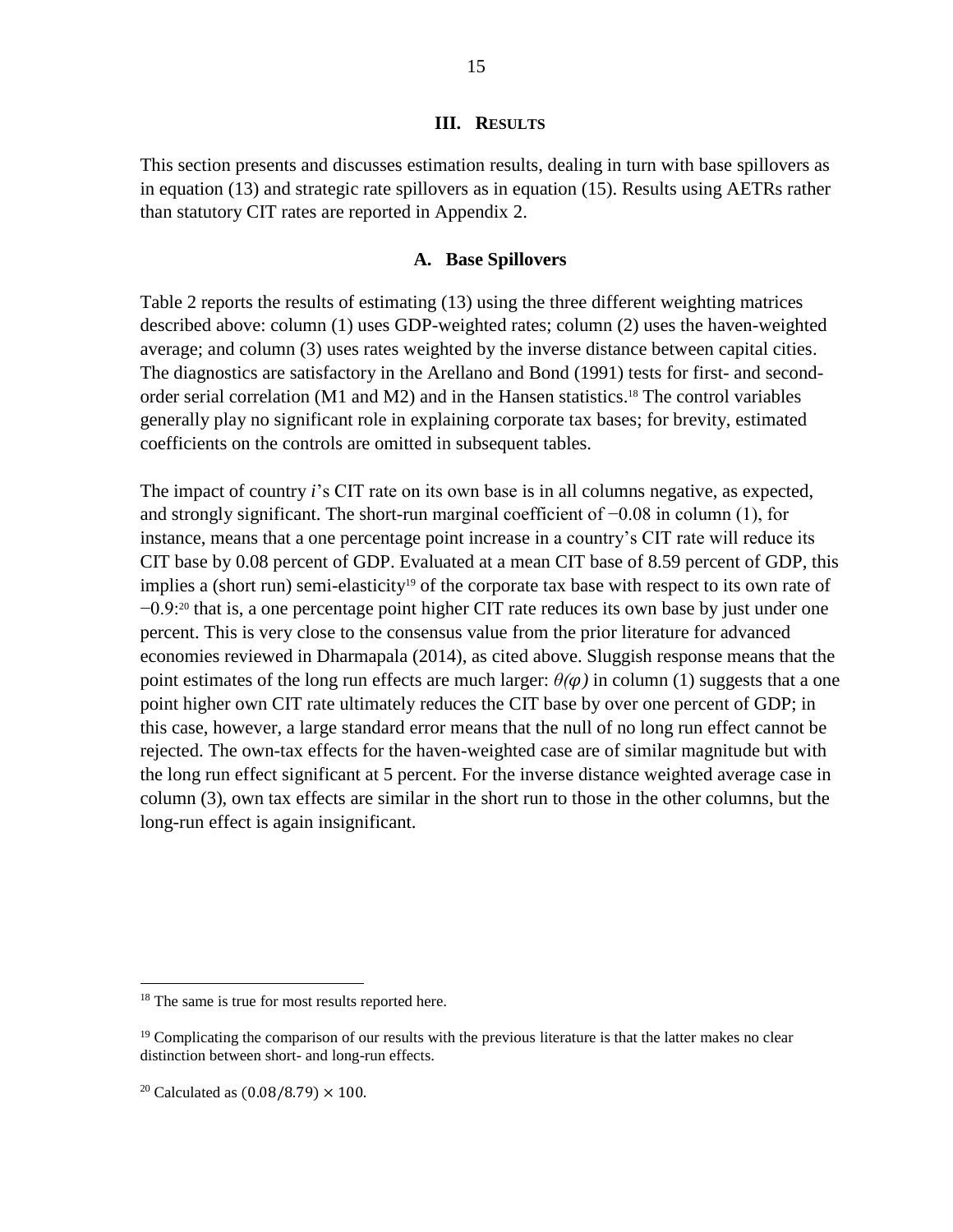|                                    | (1)          | (2)          | (3)         |
|------------------------------------|--------------|--------------|-------------|
| CIT Base, lagged                   | 0.9294***    | $0.8785***$  | $0.9191***$ |
|                                    | (0.0577)     | (0.0670)     | (0.0601)    |
| $CIT$ rate $i$                     | $-0.0818***$ | $-0.0991***$ | $-0.0804**$ |
|                                    | (0.0396)     | (0.0413)     | (0.0396)    |
| CIT rate $j$ , weighted GDP        | $0.1763*$    |              |             |
|                                    | (0.0982)     |              |             |
| CIT rate $j$ , weighted tax havens |              | $0.3544**$   |             |
|                                    |              | (0.1698)     |             |
| CIT rate $j$ , weighted inverse-   |              |              |             |
| distance                           |              |              | $0.3317*$   |
|                                    |              |              | (0.1998)    |
| Agriculture share                  | 0.0918       | 0.0874       | 0.0768      |
|                                    | (0.0718)     | (0.0971)     | (0.0891)    |
| GDP per capita (log)               | 0.8295       | $-0.1024$    | 0.9210*     |
|                                    | (1.1506)     | (1.4015)     | (0.5874)    |
| <b>Trade Openness</b>              | 0.0115       | 0.0521       | $0.0310*$   |
|                                    | (0.0151)     | (0.0237)     | (0.0170)    |
| Inflation (log)                    | 0.2079       | 0.1155       | 0.2974      |
|                                    | (0.3179)     | (0.3645)     | (0.3275)    |
| <b>Time Trend</b>                  | 0.0638       | $0.1591**$   | $0.1462*$   |
|                                    | (0.0616)     | (0.0792)     | (0.0910)    |
| $\theta(\varphi)$                  | $-1.1608$    | $-0.8165**$  | $-0.9954$   |
|                                    | (1.0649)     | (0.4739)     | (0.7786)    |
| $\theta(\gamma)$                   | 2.5015       | 2.9185*      | 4.1062      |
|                                    | (2.7913)     | (1.8219)     | (3.3698)    |
| $\gamma = -\varphi$ (p value)      | 0.329        | 0.120        | 0.204       |
| <b>Restricted Coefficient</b>      | $0.0885**$   | 0.0986***    | $0.0832**$  |
|                                    | (0.0390)     | (0.0413)     | (0.0395)    |
| $M1$ (p value)                     | 0.001        | 0.001        | 0.000       |
| $M2$ (p value)                     | 0.780        | 0.859        | 0.789       |
| Over-identification                |              |              |             |
| Hansen (p value)                   | 0.452        | 0.523        | 0.385       |
| <b>Observations</b>                | 1540         | 1694         | 1687        |
| Number of instruments              | 82           | 58           | 73          |
| Number of countries                | 100          | 105          | 103         |

**Table 2. Base Spillovers with Alternative Weighting Matrices** 1/

Note: Dependent variable is the CIT base. Full set of control variables in all regressions. Robust standard errors, in parentheses; \*\*\*, \*\*,\* indicate significance at 1, 5, 10 percent.

1/ One step, robust, system GMM with instruments based on first lag of differences in the CIT tax base (collapsed to avoid proliferation in the number of instruments) in levels equation, and second lags of their levels in the differenced equation.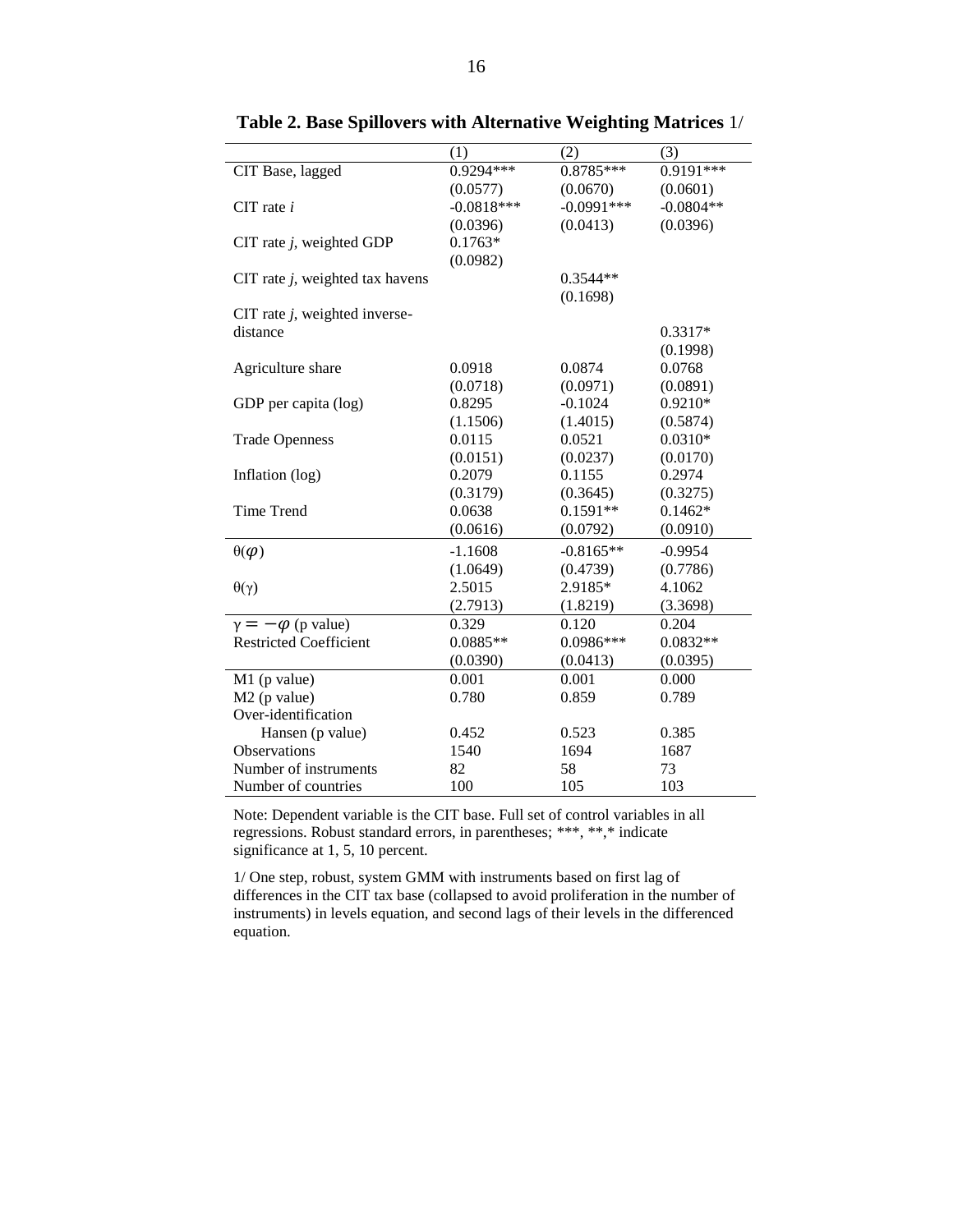The central concern here, of course, is with the base spillover effects,  $\gamma$  and  $\theta(\gamma)$ . Column (1) shows a large positive coefficient for the GDP-weighted average foreign tax rate, interpreted here as relating to spillovers through real capital flows: a one percentage point reduction in the GDP-weighted average CIT rate abroad reduces the typical country's CIT base in the short run by 0.18 percent of GDP: a short-run semi-elasticity of over two. The long run effect, however, is insignificant.

Estimated base spillover effects in the haven-weighted case of column (2) are larger and more significant, though only at 10 percent in the long run. In column (3) the estimated spillover effects when weighting tax rates by inverse distance are similar, but barely significant.

Also reported in the table, and in those to follow, are the p-values from testing the restriction that  $\varphi = -\gamma$ : the null that, as in the model of Section II, the base spillover and the own-tax effects are identical. This is not rejected for any of the weight structures. Imposing the restriction, which should then lead to an improvement in efficiency, leads to point estimates of around 0.9,significant in all cases and strongly so for the haven weights.

Two points stand out from these initial results. The first is that for each of the alternative weights, signs of significant own and cross price effects emerge, broadly consistent with theory: both real and profit-shifting effects thus seem to be at work. Second, of the three weights, it is the haven weights that give rise to larger and more significant effects. Noticeable too is that while delayed response substantially increases the magnitude of estimated long-run tax effects, little can be concluded from this since these effects are imprecisely determined.

These results presume that tax effects are the same for all countries, which as noted earlier the theory suggests may not be the case. Of particular interest here is the possibility that these effects may vary systemically between OECD members and others. How important are they, in particular, for non-members?

To explore this, Table 3 reports the results of estimating (13) for distinct subgroups of countries using haven-weighted tax rates; the results are similar using other weights<sup>21</sup> Results are shown for all countries (column 1, repeating column 3 of Table 2), OECD countries (column 2), and non-OECD countries (column 3).

 $21$  The weighted average tax rate in each of those cases is of course calculated over the full sample of countries.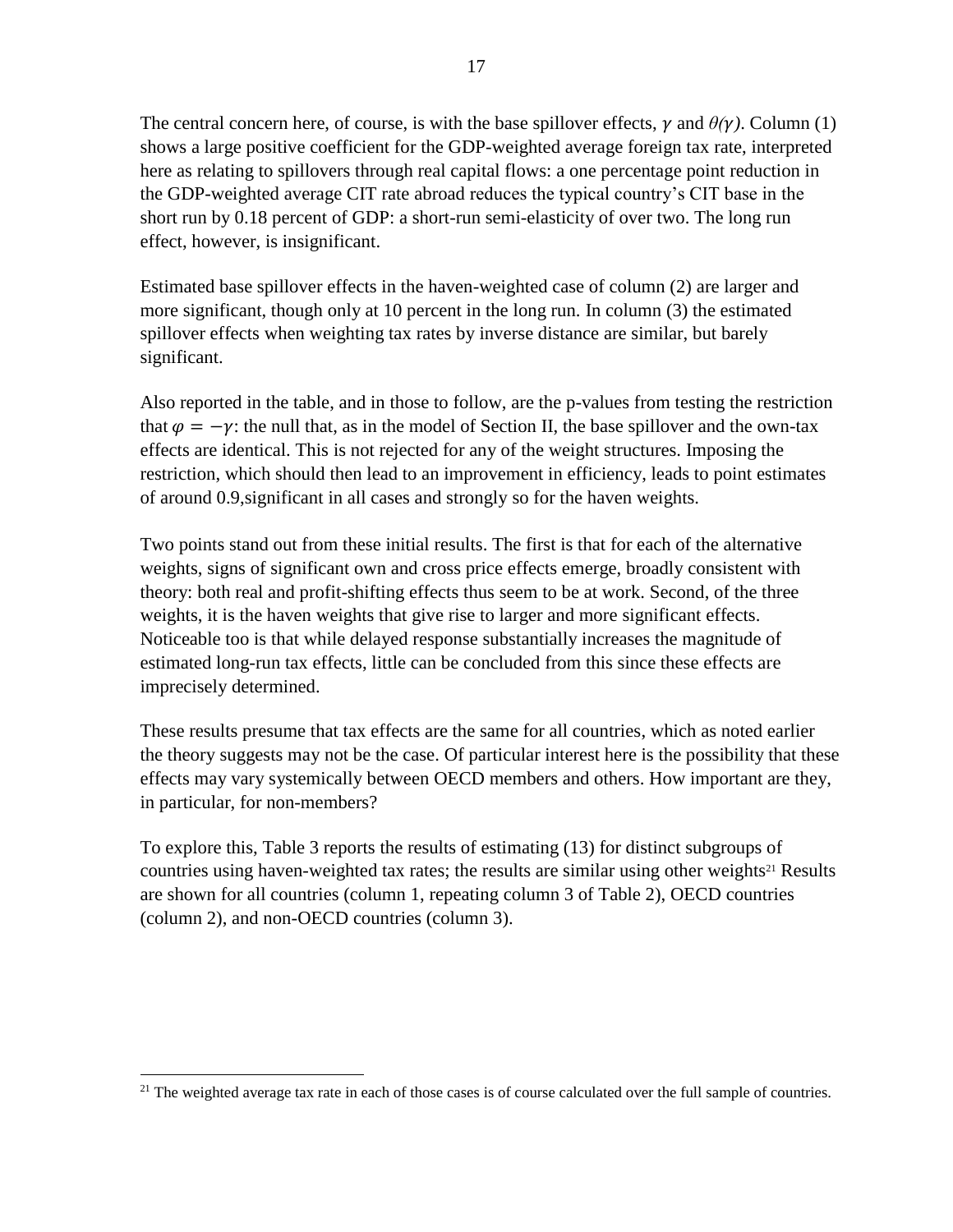|                               | All           | <b>OECD</b> | Non-OECD    |
|-------------------------------|---------------|-------------|-------------|
|                               | (1)           | (2)         | (3)         |
| CIT Base, lagged              | 0.8785***     | $0.7681***$ | $0.8535***$ |
|                               | (0.0670)      | (0.0487)    | (0.0665)    |
| CIT rate $i$                  | $-0.0991$ *** | $-0.0596*$  | $-0.1376**$ |
|                               | (0.0413)      | (0.0371)    | (0.0657)    |
| CIT rate $j$ , haven weighted | $0.3544**$    | $0.3423**$  | $0.4421*$   |
|                               | (0.1698)      | (0.1767)    | (0.2718)    |
| $\theta(\varphi)$             | $-0.8165**$   | $-0.2571$   | $-0.9398*$  |
|                               | (0.4739)      | (0.1695)    | (0.5169)    |
| $\theta(\gamma)$              | 2.9185*       | $1.4761**$  | 3.0192      |
|                               | (1.8219)      | (0.7760)    | (2.0487)    |
| $\gamma = -\varphi$ (p value) | 0.120         | 0.117       | 0.265       |
| Restricted coefficient        | $0.0986***$   | 0.0527      | $0.1482**$  |
|                               | (0.0413)      | (0.0416)    | (0.0650)    |
| $M1$ (p value)                | 0.001         | 0.001       | 0.003       |
| $M2$ (p value)                | 0.859         | 0.773       | 0.840       |
| Over-identification           |               |             |             |
| Hansen (p value)              | 0.523         | 0.844       | 0.642       |
| <b>Observations</b>           | 1694          | 624         | 956         |
| Number of instruments         | 58            | 40          | 58          |
| Number of countries           | 105           | 28          | 74          |

**Table 3. Base Spillovers by Income Level, 'Haven'-Weighted Tax Rates** 1/

Note: Dependent variable is the CIT base. Full set of control variables and common time trend in all regressions. Robust standard errors, in parenthesis; \*\*\*(\*\*,\*) indicate significance at 1(5, 10) percent.

1/ One step, robust, with instruments based on first lag of differences in the CIT tax base and CIT tax rates (collapsed to avoid proliferation in the number of instruments) in levels equation, and second lags of their levels in the differenced equation.

The own-tax effect, while seen to be strongly significant over the full sample, is now less significant for the two subsamples, most notably for OECD members, with the point estimate larger and more significant for non-OECD countries. The short run base spillover effect is significant for both OECD and non-OECD members, being larger but somewhat less significant for the latter; the long run base spillover is significant only for OECD members. Imposing the equality of coefficients on own and spillover effects (which is again not rejected) suggests, however, the restricted coefficient becomes insignificant for OECD members while for non-members it is significant and about three times as large, with an implied semi-elasticity around 1.8.

Table 4 explores more closely the nature of the base spillover affecting non-OECD countries, presenting results for each of the three weighting schemes used in Table 2. (Column (2) thus repeats column (3) of Table 3). The broad pattern of results is similar to that for the full sample in Table 2, but the significance of both own-rate and spillover effects is lower. Indeed spillover effects are insignificant when using either GDP- or inverse distance-weighted averages; it is only in the haven-weighted case that spillover effects, as well as own effects, appear to be at work.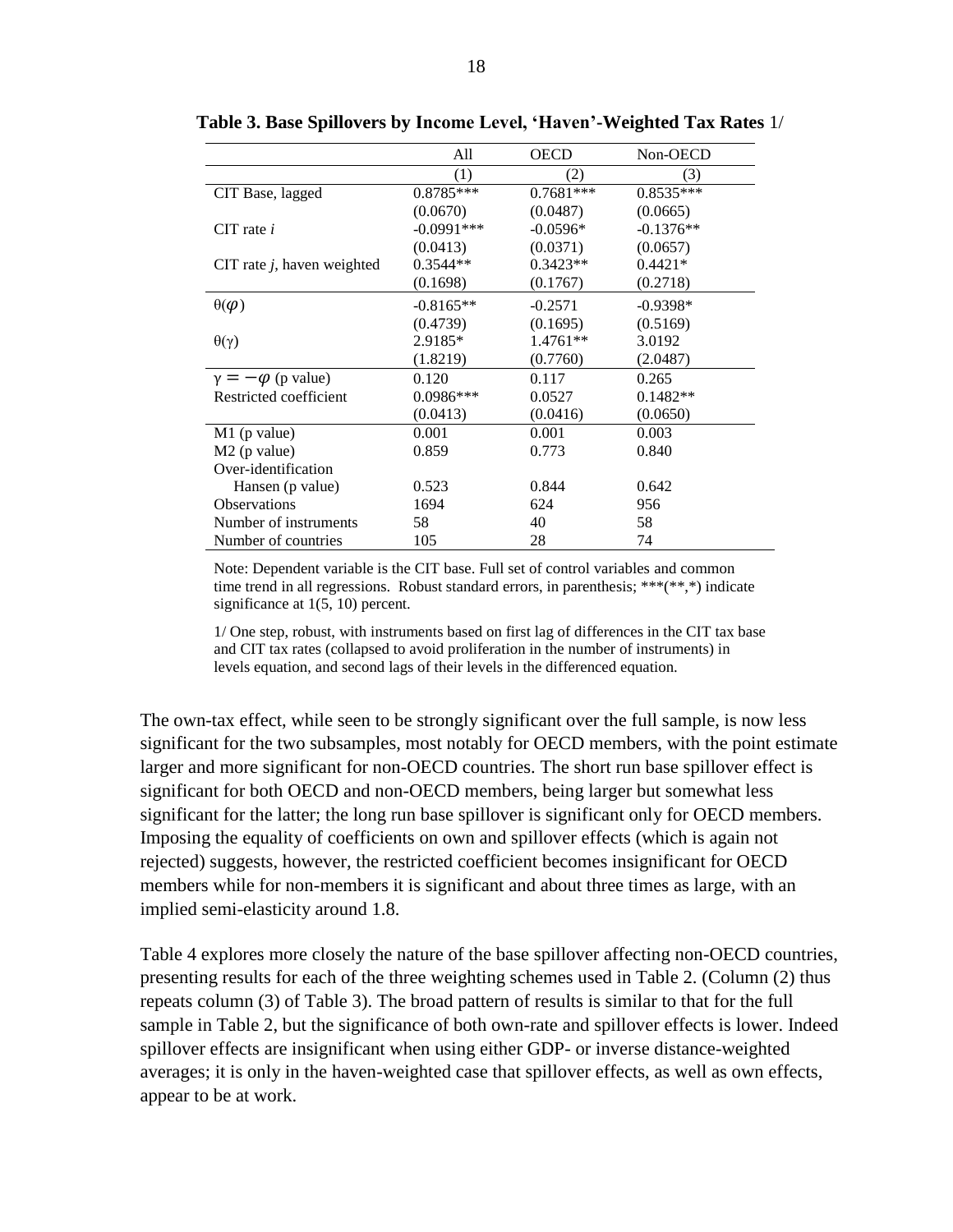|                                          | (1)         | (2)         | (3)         |
|------------------------------------------|-------------|-------------|-------------|
| CIT Base, lagged                         | $0.8169***$ | $0.8535***$ | $0.8572***$ |
|                                          | (0.0817)    | (0.0665)    | (0.0620)    |
| $CIT$ rate i                             | $-0.1206*$  | $-0.1376**$ | $-0.1126*$  |
|                                          | (0.0727)    | (0.0657)    | (0.0624)    |
| CIT rate $j$ , weighted GDP              | 0.1324      |             |             |
|                                          | (0.1410)    |             |             |
| CIT rate $j$ , weighted tax havens       |             | $0.4421*$   |             |
|                                          |             | (0.2718)    |             |
| CIT rate $j$ , weighted inverse distance |             |             | 0.0525      |
|                                          |             |             | (0.3296)    |
| $\theta(\varphi)$                        | $-0.6588$   | $-0.9398*$  | $-0.7892*$  |
|                                          | (0.4517)    | (0.5169)    | (0.4897)    |
| $\theta(\gamma)$                         | 0.7236      | 3.0192      | 0.3683      |
|                                          | (0.8184)    | (2.0487)    | (2.3098)    |
| $\gamma = -\varphi$ (p value)            | 0.935       | 0.265       | 0.852       |
| Restricted coefficient                   | $0.1224*$   | $0.1482**$  | $0.1126*$   |
|                                          | (0.0691)    | (0.0650)    | (0.0624)    |
| $M1$ (p value)                           | 0.004       | 0.003       | 0.000       |
| $M2$ (p value)                           | 0.653       | 0.840       | 0.793       |
| Over-identification                      |             |             |             |
| Hansen (p value)                         | 0.433       | 0.642       | 0.731       |
| <b>Observations</b>                      | 916         | 956         | 949         |
| Number of instruments                    | 58          | 58          | 72          |
| Number of countries                      | 72          | 74          | 73          |

**Table 4. Base Spillovers in Non-OECD Countries** 1/

Note: Dependent variable is the CIT base. Full set of control variables and common time trend in all regressions. Robust standard errors, in parenthesis; \*\*\*(\*\*,\*) indicate significance at 1 (5, 10) percent.

1/ One step, robust, with instruments based on first lag of differences in the CIT tax base and CIT tax rates (collapsed to avoid proliferation in the number of instruments) in levels equation, and second lags of their levels in the differenced equation.

The impression thus emerges that spillover effects matter at least as much for non-OECD members as for members, and that those operating through profit-shifting are at least as strong as those through real effects. To explore the relative importance of these channels of effect more closely, Table 5 reports on the results of including in the regression—consistent with the theory in Section II—both the GDP-weighted and haven-weighted average tax rates; in column (1) for the full sample, in column (2) for the OECD, and in column (3) for non-OECD members.

There emerges an interesting difference between OECD and non-OECD subsamples. For the former, it is the GDP-weighted spillover effect—and hence, presumptively, real effects—that dominates, with a semi-elasticity of around 1.7 (while the own effect, as in Table 3, is surprisingly insignificant). For the non-OECD subsample, in contrast, it is the haven effect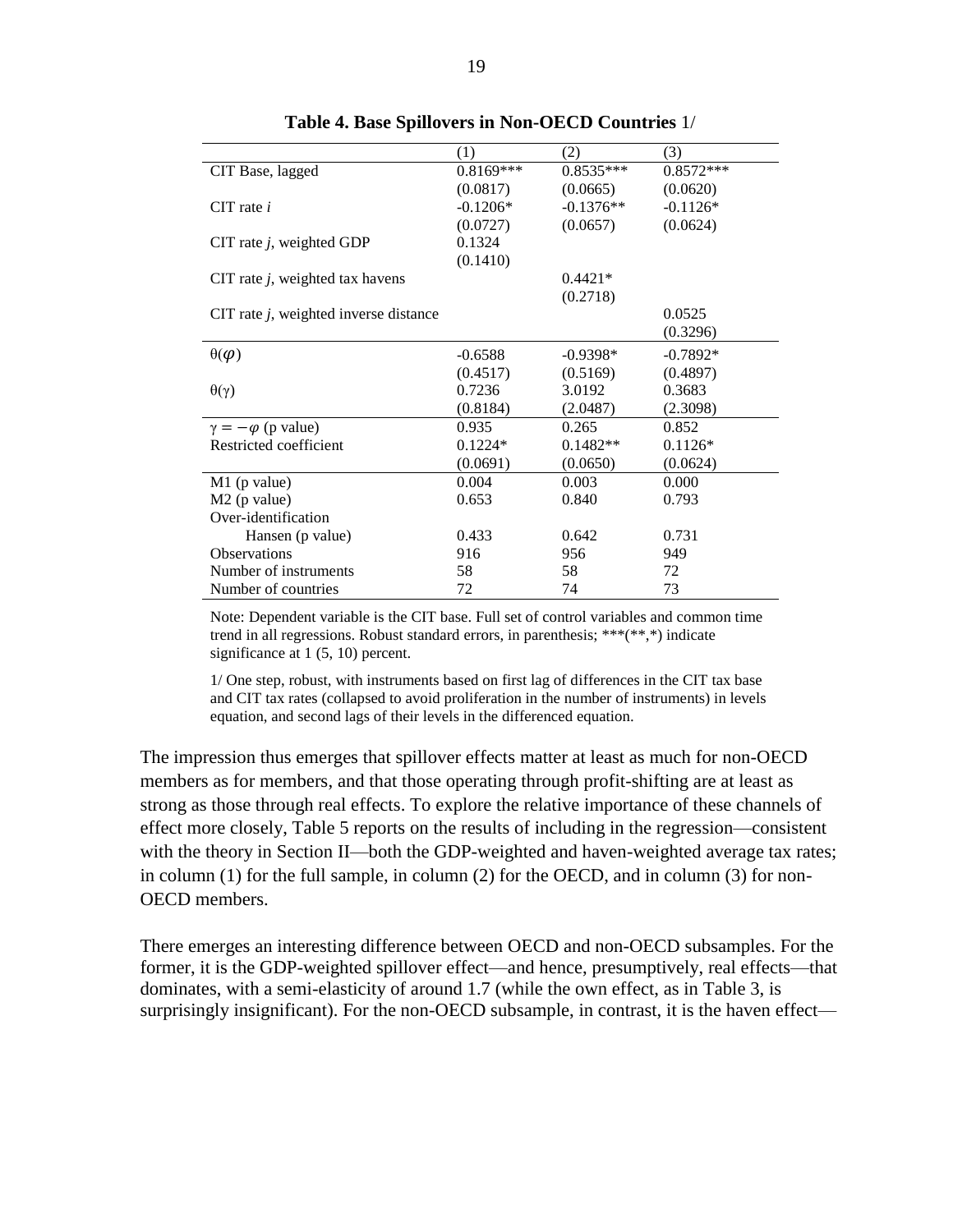presumptively, profit shifting—that dominates, and, though not very precisely determined, implies a very large semi-elasticity of 5.4 (with the own effect for this group significant).<sup>22</sup>

|                                    | Full        |             | Non-        |
|------------------------------------|-------------|-------------|-------------|
|                                    | sample      | <b>OECD</b> | <b>OECD</b> |
| CIT Base, lagged                   | $0.8951***$ | $0.7712***$ | $0.8536***$ |
|                                    | (0.0663)    | (0.0571)    | (0.0667)    |
| CIT rate $i$                       | $-0.0911**$ | $-0.0582$   | $-0.1375**$ |
|                                    | (0.0426)    | (0.0439)    | (0.0656)    |
| CIT rate $j$ , weighted GDP        | $-0.0260$   | $0.1533*$   | 0.0056      |
|                                    | (0.0802)    | (0.0835)    | (0.1311)    |
| CIT rate $j$ , weighted tax havens | $0.3640*$   | 0.0575      | $0.4417*$   |
|                                    | (0.2103)    | (0.1228)    | (0.2713)    |
| $\theta(\varphi)$                  | $-0.8701*$  | $-0.2545$   | $-0.9398*$  |
|                                    | (0.6205)    | (0.1865)    | (0.5166)    |
| $\theta(\gamma)$ , havens          | 3.4736      | 0.2515      | 3.0178      |
|                                    | (2.5919)    | (0.5233)    | (2.0444)    |
| $M1$ (p value)                     | 0.001       | 0.001       | 0.003       |
| $M2$ (p value)                     | 0.757       | 0.522       | 0.841       |
| Over-identification                |             |             |             |
| Hansen (p value)                   | 0.500       | 0.805       | 0.637       |
| <b>Observations</b>                | 1540        | 624         | 956         |
| Number of instruments              | 55          | 37          | 58          |
| Number of countries                | 100         | 28          | 74          |

**Table 5. Including both GDP- and Haven-weighted Averages** 1/

Note: Dependent variable is the CIT base. Full set of control variables and common time trend in all regressions. Robust standard errors, in parenthesis; \*\*\*(\*\*,\*) indicate significance at 1(5, 10) percent.

1/ One step, robust, with instruments based on first lag of differences in the CIT tax base and CIT tax rates (collapsed to avoid proliferation in the number of instruments) in levels equation, and second lags of their levels in the differenced equation.

#### **B. The Revenue Cost of BEPS**

For all the importance attached to the issue in public debate and the recent high profile political initiatives, persuasive quantification of the revenue at stake through cross-border tax avoidance has proved elusive: Fuest and Riedel (2009), for instance, provide a forceful critique of many of the estimates that have been made. In one of the most careful exercises, Gravelle (2013) puts the loss to the U.S. from selected avoidance techniques at what was then around 25 percent of corporate tax revenues, which is in the order of 0.6 percent of GDP.

 $^{22}$  This may understate the impact through real investment decisions: results in Appendix 2 find a significant effect (albeit for a much smaller sample) from the GDP-weighted average of AETRs abroad, which as noted above are in principle likely to be a better indicator of tax effects on location decisions.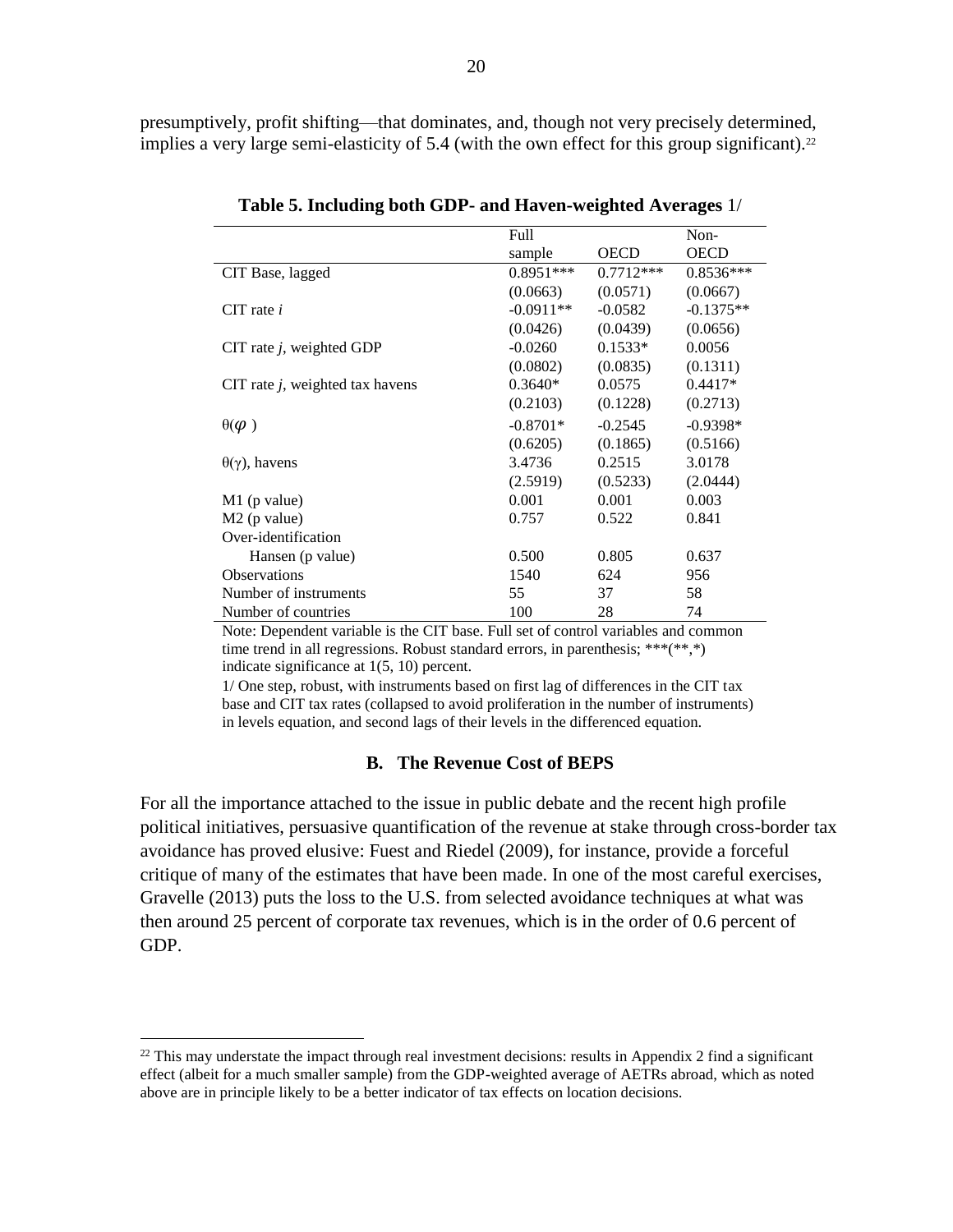The analysis here provides one simple, albeit highly speculative, way to size the possible effects of BEPS. Those avoidance effects operating through tax havens, at least, can in principle be assessed by simply 'turning off' the effects on tax bases operating through that channel, calculating the implied changes in tax bases, and multiplying by the applicable CIT rate. Conceptually, this corresponds to setting the profit shifting cost parameters  $\delta(i, j)$  of the analysis above to infinity and evaluating the revenue impact at unchanged tax rates.

By way of illustration, Figure 3 shows the results of such an exercise, distinguishing between OECD and non-OECD members, using the restricted coefficients in Table 3 along with the statutory tax rates and estimated CIT bases of 2013.<sup>23</sup> It shows the point estimates of the long-run effects, along with the one standard deviation range, in both nominal terms (left hand scale) and in percent of GDP (right hand); short-run effects are spelt out in the box underneath the figure.



**Figure 3. Illustrative Revenue Loss Calculations**

Note: Averages are calculated as sum of revenue effects across countries relative to their aggregate GDP (equivalent to a GDP-weighted average of national effects relative to national GDP.

In dollar terms, the revenue apparently at stake is, as one would expect, much larger for OECD members. Relative to GDP, the implied long run revenue losses for these countries are in the order of 1 percent of GDP—close to the estimate of Gravelle (2013). Notable, however, while far smaller in absolute terms, relative to GDP the apparent revenue losses are if anything somewhat larger in developing countries, at around 1.3 percent of GDP. This is a significant amount, especially relative to their lower levels of overall revenue: the median

<sup>&</sup>lt;sup>23</sup> The coefficients on the lagged dependent variable used in the calculations, not reported tin Table 3, are  $0.78$ for the OECD members and 0.86 for the non-OECD.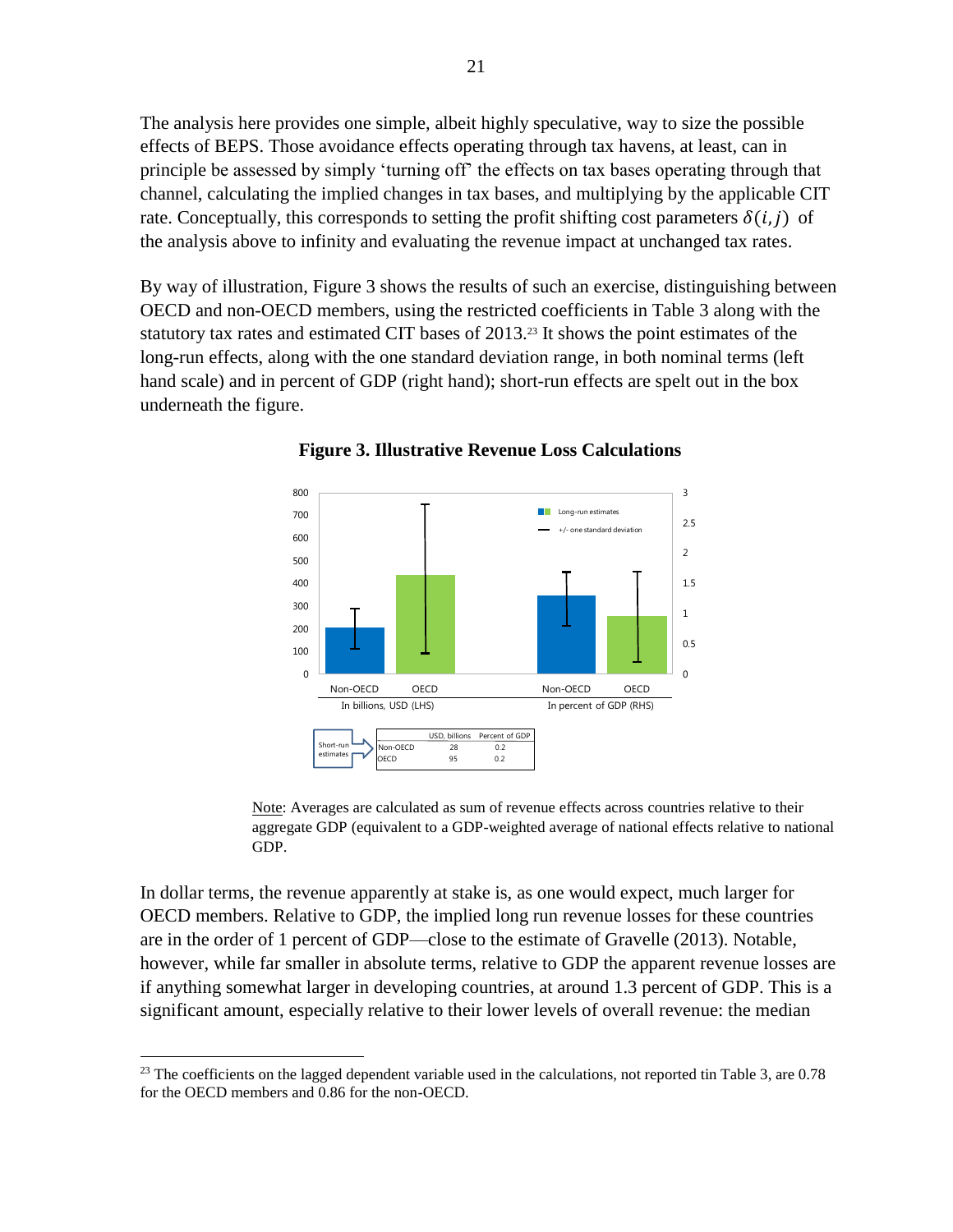ratio of tax revenue to GDP in low income countries is around 15 percent, compared to about 35 percent in the OECD). There are of course very many caveats to these estimates, with particular reservations related to the haven-weighting stressed above. While they are thus no more than illustrative, the pattern of effects that emerges again suggests that the issues at stake may well be more pressing for developing countries than for advanced.

#### **C. Strategic Rate Spillovers**

Results on strategic rate spillovers—countries' rate-setting responses to the tax rates set elsewhere—are reported in Table 6 for the full sample of countries and the subsamples of OECD and non-OECD members. For brevity, we focus on just two of the weighting schemes: by GDP (first row) and haven weighted (second row).

In all cases, the positivity and (albeit modest) significance of the spillover coefficient indicates strategic complementarity in tax-setting: that is, countries respond to tax rate reductions elsewhere by cutting their own tax rate. That response is strikingly high for OECD countries, and one cannot reject the null that a one point cut in the rate abroad (whether GDPor haven-weighted) elicits a one point cut in response. The responsiveness of non-OECD members is less, with a one point cut abroad generating a cut of around two-thirds of a point. It stands out too that response is much more significant to GDP-weighted than to havenweighted rates. This is as one might expect for OECD members given the results in Table 5, but less so for non-OECD given the greater importance for them of spillovers from havens suggested by the results there. It may be that changes in the larger economies are more salient for their policy making even though it is effects through other jurisdictions that ultimately affect them more.

|                                    | Full        | Full      | <b>OECD</b> | <b>OECD</b> | Non-        | Non-        |
|------------------------------------|-------------|-----------|-------------|-------------|-------------|-------------|
|                                    | sample      | sample    |             |             | <b>OECD</b> | <b>OECD</b> |
|                                    |             |           |             |             |             |             |
| CIT rate $j$ , weighted GDP        | $0.8015***$ |           | 1.0881***   |             | $0.6128***$ |             |
|                                    | (0.1740)    |           | (0.2104)    |             | (0.1255)    |             |
| CIT rate $j$ , weighted tax havens |             | $0.7678*$ |             | 1.8420*     |             | $0.7106*$   |
|                                    |             | (0.4393)  |             | (1.006)     |             | (0.4127)    |
| $M1$ (p value)                     | 0.043       | 0.015     | 0.044       | 0.039       | 0.041       | 0.023       |
| $M2$ (p value)                     | 0.927       | 0.612     | 0.827       | 0.984       | 0.417       | 0.362       |
| Over-identification                |             |           |             |             |             |             |
| Hansen (p value)                   | 0.128       | 0.710     | 0.620       | 0.460       | 0.445       | 0.744       |
| <b>Observations</b>                | 2189        | 2189      | 684         | 684         | 1505        | 1505        |
| Number of instruments              | 31          | 45        | 31          | 29          | 31          | 45          |
| Number of countries                | 136         | 131       | 29          | 29          | 102         | 102         |

#### **Table 6. Strategic Rate Spillovers by Income Level** 1/

Note: Dependent variable is statutory CIT rate. Full set control variables in all regressions. Robust standard errors, in parentheses; \*\*\*, \*\*,\* indicate significance at 1, 5, 10 percent.

1/ One step, robust, with instruments based on first lag of differences in the own CIT rate and weighted CIT rates of other countries (collapsed to avoid proliferation in the number of instruments) in levels equation, and second lags of their levels in the differenced equation.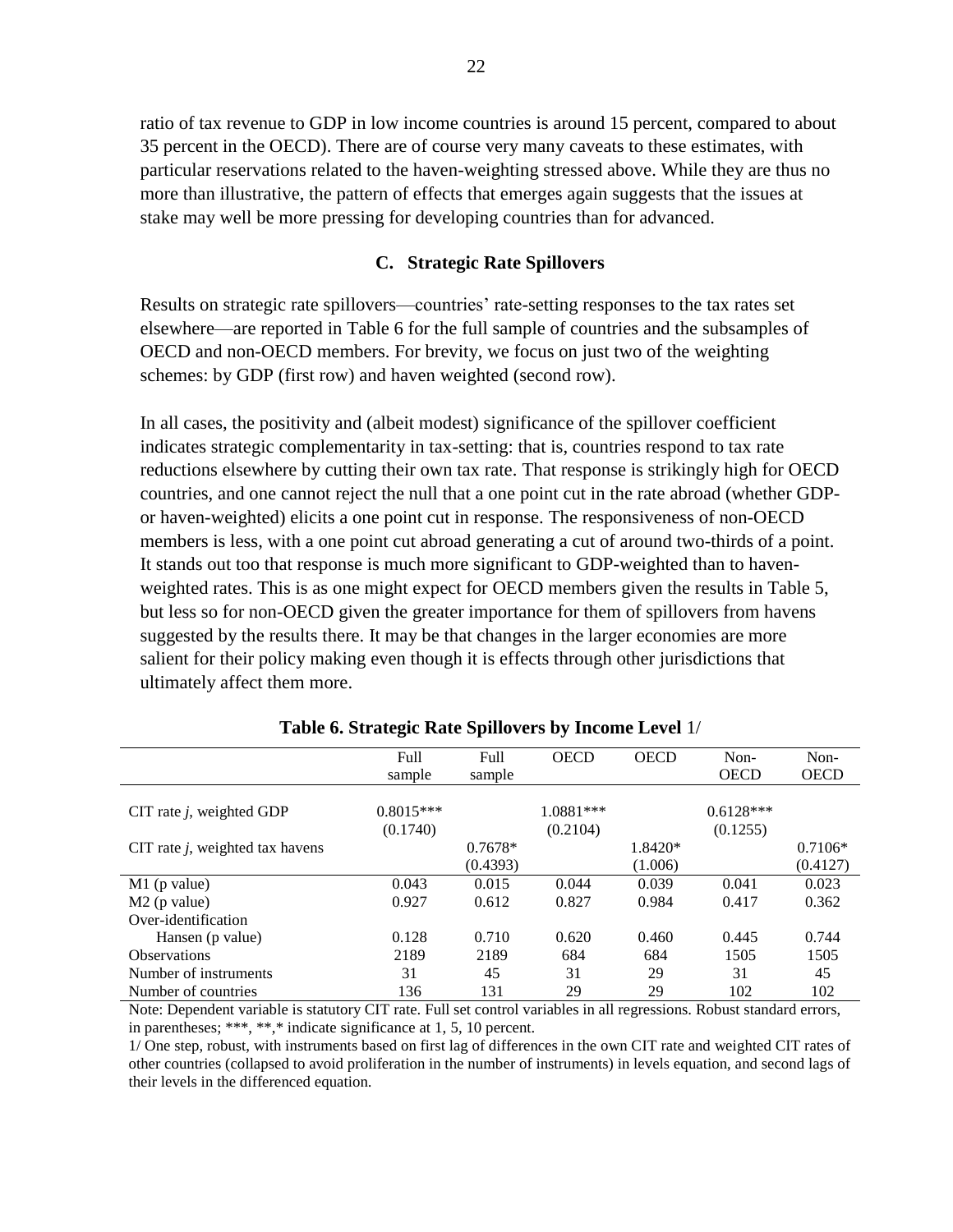#### **IV. CONCLUSIONS**

The core question posed at the outset was whether base erosion, profit shifting and international tax competition really matter for developing countries. The empirical analysis here suggests, quite strongly, that they do—and, moreover, that they may well matter at least as much as for the advanced economies. Some of the results above suggest, for instance, that base spillovers from others' tax rates may be noticeably stronger for non-OECD countries than for OECD countries, and statistically more significant. And the signs are that these may operate less through effects on real investment decisions than through profit shifting. The revenue losses through avoidance activities associated with tax havens also seem to be more of a concern for non-OECD members; highly tentative estimates put them in the order of something over one point of GDP in the long run—a large amount, far larger relative to their total tax take than is the case in OECD members, and harder for them to replace from other sources.

These conclusions are to a very large degree tentative. The identification of spillover effects from tax havens is not easy, and the empirical characterization of 'haven' countries here does not fully capture the features making them attractive locations for profit shifting. Firm-level data, as is now routinely used to address international tax issues for advanced economies, would of course enable a much firmer grip on these issues. But such data remain very scarce for developing countries, forcing reliance, at least for now, on cruder approaches of the kind explored here.

The current policy debate on international tax issues is contentious and wide ranging, concerning not only specific problems within the current architecture—such as the challenges of implementing arms-length pricing and from treaty abuse—but also the appropriateness of that architecture itself.<sup>24</sup> The results here do not speak directly to appropriate reconfiguration of international tax design. They do suggest, however, that developing countries have a considerable stake in the outcome.

<sup>&</sup>lt;sup>24</sup> For discussion of these wider issues, see for instance Devereux and Vella (2014) and IMF (2014).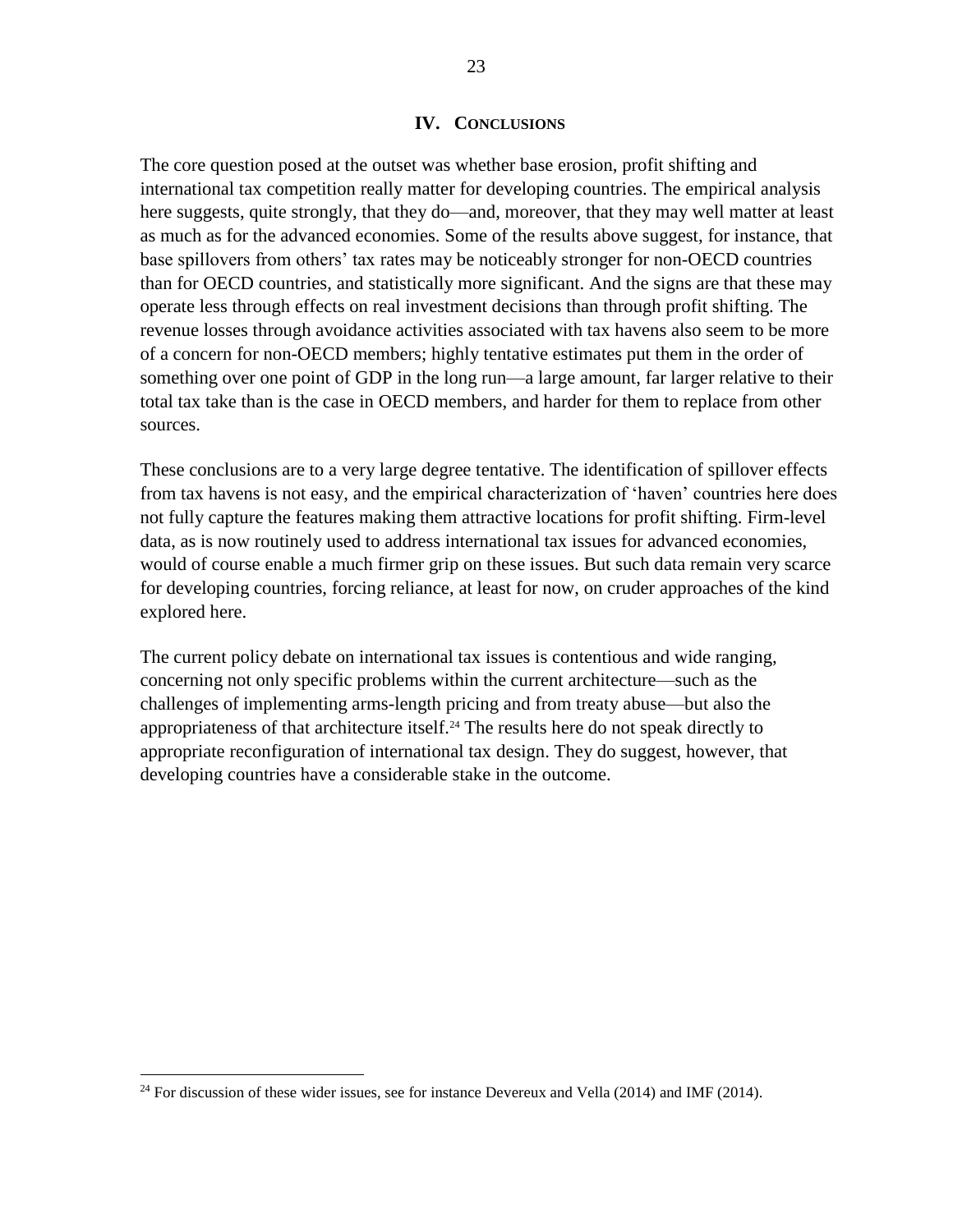#### **Appendix 1. Country Listing and Classification**

**Low- and middle income countries:** Afghanistan\*, Albania, Algeria\*, Antigua and Barbuda\*,<sup>1/</sup>, Argentina, Armenia, Bangladesh, Barbados<sup>1/</sup>, Republic of Belarus, Belize<sup>1/</sup>, Benin\*, Bhutan\*, Bolivia, Bosnia and Herzegovina, Botswana, Brazil, Bulgaria, Burkina Faso\*, Burundi\*, Cambodia, Cameroon, Cabo Verde\*, Central African Republic\*, Chad\*, Chile<sup>\*,2'</sup>, China, Colombia, Comoros<sup>\*</sup>, Republic of Congo<sup>\*</sup>, Costa Rica<sup>1'</sup>, Côte d'Ivoire, Djibouti\*, Dominica\*,1/, Dominican Republic, Ecuador, Egypt, El Salvador, Republic of Equatorial Guinea\*, Eritrea\*, Ethiopia, Fiji, Gabon, The Gambia, Georgia, Ghana, Guatemala, Grenada<sup>\*,1'</sup>, Guinea, Guinea-Bissau<sup>\*</sup>, Guyana, Haiti, Honduras, Hungary<sup>2'</sup>, India, Indonesia, Islamic Republic of Iran, Iraq, Jamaica, Jordan<sup>1/</sup>, Kazakhstan, Kenya\*, Kyrgyz Republic, Lao P.D.R.\*, Latvia, Lebanon\*,<sup>1/</sup>, Lesotho\*, Liberia\*,<sup>1/</sup>, Libya\*, Lithuania, Former Yugoslav Republic of Macedonia, Madagascar<sup>\*</sup>, Malaysia, Malawi, Maldives<sup>\*,1/</sup>, Mali<sup>\*</sup>, Mauritania\*, Mauritius<sup>1/</sup>, Mexico\*<sup>,2/</sup>, Moldova, Montenegro\*, Mongolia\*, Montserrat\*<sup>,1/</sup>, Morocco, Mozambique, Myanmar\*, Namibia, Nepal\*, Nicaragua\*, Nigeria, Niger\*, Pakistan, Panama<sup>1/</sup>, Papua New Guinea, Paraguay, Peru, Philippines, Romania, Russian Federation, Rwanda\*, São Tomé and Príncipe\*, Senegal, Serbia\*, Seychelles\*,<sup>1/</sup>, Sierra Leone, Sri Lanka, Solomon Islands\*, South Africa, St. Kitts and Nevis\*<sup>,1/</sup>, St. Lucia<sup>1/</sup>, St. Vincent and the Grenadines<sup>1</sup>, Swaziland, Syrian Arab Republic, Tajikistan<sup>\*</sup>, Tanzania, Thailand, Togo\*, Tonga\*,<sup>1/</sup>, Tunisia, Turkey<sup>2/</sup>, Turkmenistan, Uganda, Ukraine, Uruguay Uzbekistan, Vanuatu\*<sup>,1/</sup>, Venezuela, Vietnam, Yemen, Zambia, Zimbabwe.

**High income countries:** Australia<sup>2</sup>, Austria<sup>2</sup>, The Bahamas<sup>1</sup>, Bahrain\*,<sup>1</sup>, Belgium<sup>2</sup>, Canada<sup>2'</sup>, Croatia, Cyprus<sup>1'</sup>, Czech Republic<sup>2'</sup>, Denmark<sup>2'</sup>, Estonia<sup>2'</sup>, Finland<sup>2'</sup>, France<sup>2'</sup>, Germany<sup>2/</sup>, Greece<sup>2/</sup>, Hong Kong SAR<sup>1/</sup>, Iceland<sup>2/</sup>, Ireland<sup>1/,2/</sup>, Israel<sup>2/</sup>, Italy<sup>2/</sup>, Japan<sup>2/</sup>, Korea<sup>2/</sup>, Kuwait, Luxemburg<sup>1/,2/</sup>, Malta<sup>1/</sup>, Netherlands<sup>2/</sup>, New Zealand<sup>2/</sup>, Norway<sup>2/</sup>, Oman, Poland<sup>2/</sup>, Portugal<sup>2/</sup>, San Marino\*<sup>,1/</sup>, Saudi Arabia\*, Singapore<sup>1/</sup>, Slovak Republic<sup>2/</sup>, Slovenia<sup>2</sup>, Spain<sup>2</sup>, Sweden<sup>2</sup>, Switzerland<sup>1/2</sup>, Trinidad and Tobago\*, United Arab Emirates, United Kingdom<sup>2/</sup>, United States<sup>2/</sup>.

Note: Classification by income group follows the World Bank. Data on CIT rates are available for all countries listed; \* indicates that data on CIT revenue (and hence base) are not available; 1/ indicates countries labeled, following Gravelle (2013) as 'havens'; 2/ indicates an OECD member.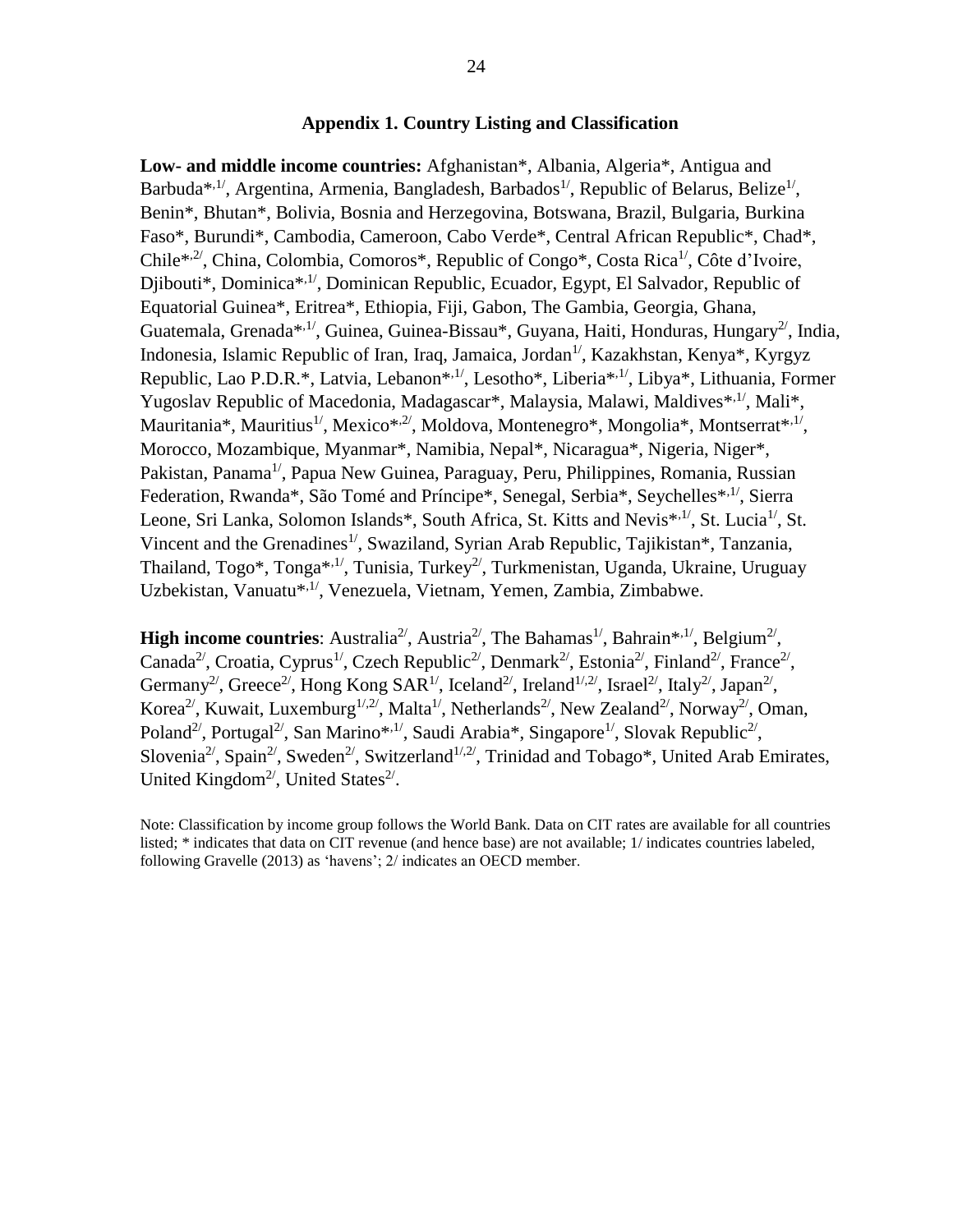#### **Appendix 2. Results Using Average Effective Tax Rates**

Focusing again only on non-OECD members, Appendix Table A1 presents results on base and strategic rate spillovers (in columns (1)-(3) and (4)-(6) respectively) using average effective tax rates (AETR) instead of the statutory rates used in the text. The sample becomes much smaller, but still contains 43 developing countries. Data limitations mean that in this case a haven-weighted average of AETRs cannot be constructed; we use instead the unweighted average with a time trend.

The results for base spillovers are somewhat different from those in Table 4, one feature being a troubling insignificance of own rate effects. The insignificance of the havenweighted rate is less surprising, since avoidance opportunities are expected to be associated with differences in statutory rates, not in AETRS. That the short-term base spillover effects when weighting AETRs abroad using GDP (column (1)) or by inverse-distance (column (3)) are larger and more significant than in Table 4 likely reflects that the AETR is indeed likely to better indicate the impact of tax considerations on the location of real investments.

On strategic rate spillovers, column (6) indicates no significant effect from inverse-distance weighted rates. For GDP-weighted (column (4)) and the unweighted average AETR (column (5)) the effect is significant, though less so than in Table 6 for the former. Signs of strategic rate-setting interactions thus seem somewhat stronger in relation to statutory tax rates than to AETRs.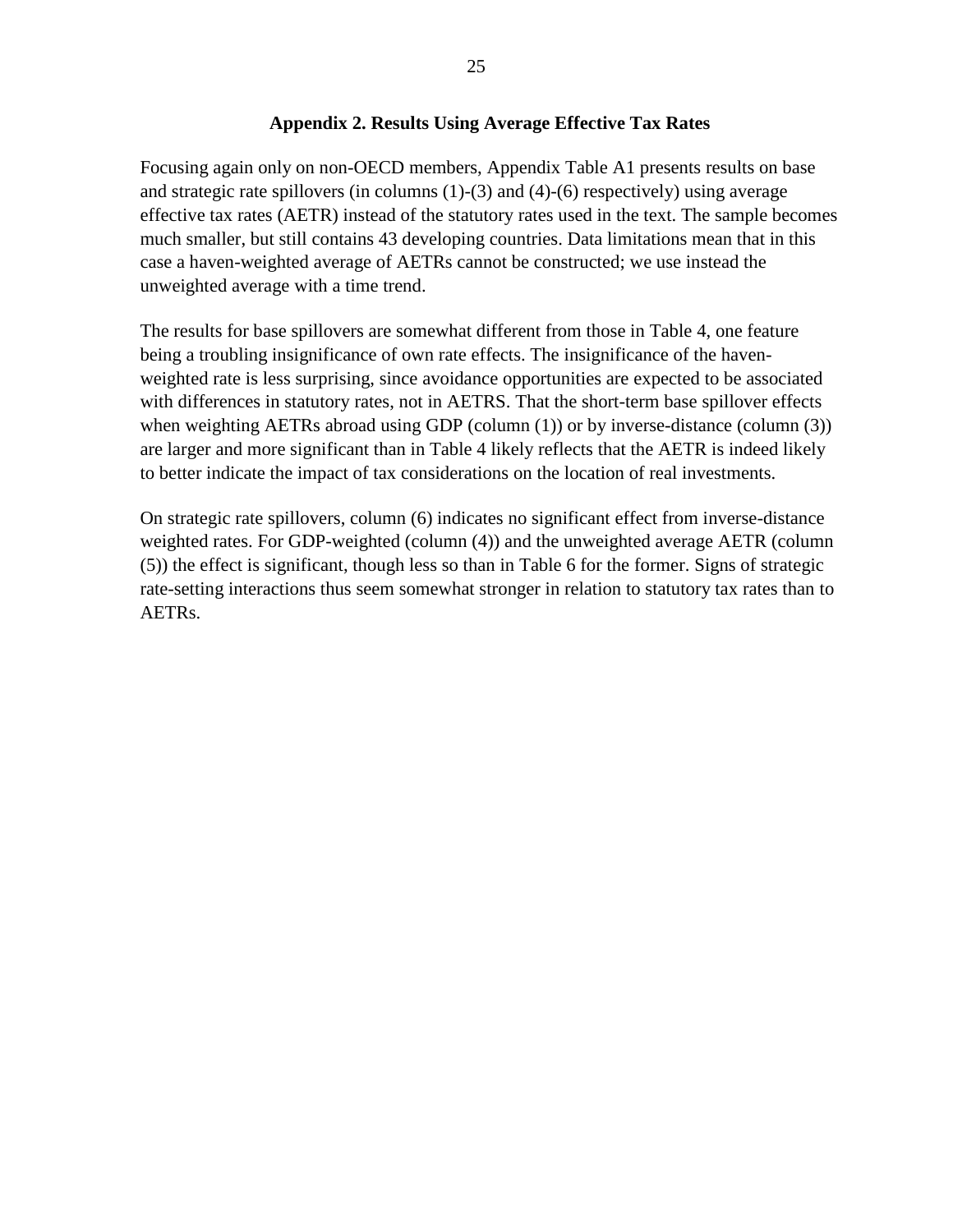|                               | (1)                   | (2)         | (3)         | (4)                 | (5)       | (6)      |
|-------------------------------|-----------------------|-------------|-------------|---------------------|-----------|----------|
|                               | <b>Base Spillover</b> |             |             | Strategic Spillover |           |          |
| CIT Base, lagged              | 0.9248***             | $0.7471***$ | $0.7842***$ |                     |           |          |
|                               | (0.0710)              | (0.1872)    | (0.1003)    |                     |           |          |
| EATR $i$                      | 0.0083                | $-0.1268*$  | $-0.1423$   |                     |           |          |
|                               | (0.0041)              | (0.0747)    | (0.1326)    |                     |           |          |
| EATR $j$ , weighted GDP       | 0.2788**              |             |             | 1.8971*             |           |          |
|                               | (0.1461)              |             |             | (1.0860)            |           |          |
| EATR $j$ , simple average     |                       | 0.0668      |             |                     | $0.3784*$ |          |
|                               |                       | (0.0813)    |             |                     | (0.2123)  |          |
| EATR $j$ , weighted inverse-  |                       |             |             |                     |           |          |
| distance                      |                       |             | $0.2919***$ |                     |           | 0.1700   |
|                               |                       |             | (0.0944)    |                     |           | (0.3319) |
| $\theta(\varphi)$             | 0.0011                | $-0.5018$   | $-0.6596$   |                     |           |          |
|                               | (0.0493)              | (0.3826)    | (0.7114)    |                     |           |          |
| $\theta(\gamma)$              | 3.7095                | 0.2644      | 1.3529*     |                     |           |          |
|                               | (4.1756)              | (0.4392)    | (0.8029)    |                     |           |          |
| $\gamma = -\varphi$ (p value) | 0.060                 | 0.502       | 0.242       | .                   |           | .        |
| <b>Restricted Coefficient</b> | $0.013**$             | $0.1007*$   | $0.256***$  | .                   |           | .        |
|                               | (0.0061)              | (0.0637)    | (0.0895)    | .                   | .         | $\cdots$ |
| $M1$ (p value)                | 0.049                 | 0.033       | 0.038       | 0.008               | 0.008     | 0.034    |
| $M2$ (p value)                | 0.485                 | 0.414       | 0.495       | 0.118               | 0.127     | 0.343    |
| Over-identification           |                       |             |             |                     |           |          |
| Hansen (p value)              | 0.460                 | 0.532       | 0.504       | 0.690               | 0.556     | 0.389    |
| <b>Observations</b>           | 326                   | 307         | 307         | 397                 | 397       | 397      |
| Number of instruments         | 42                    | 44          | 41          | 27                  | 25        | 27       |
| Number of countries           | 38                    | 37          | 37          | 41                  | 41        | 41       |

**Appendix Table A1. Base and Strategic Rate Spillovers, using AETRs** 1/

Note: Dependent variable is the CIT base. Full set control variables and common time trend in all regressions. Robust standard errors, in parenthesis; \*\*\*(\*\*,\*) indicate significance at 1 (5, 10) percent.

1/ One step, robust, with instruments based on first lag of differences in the CIT tax base and CIT tax rates (collapsed to avoid proliferation in the number of instruments) in levels equation, and second lags of their levels in the differenced equation.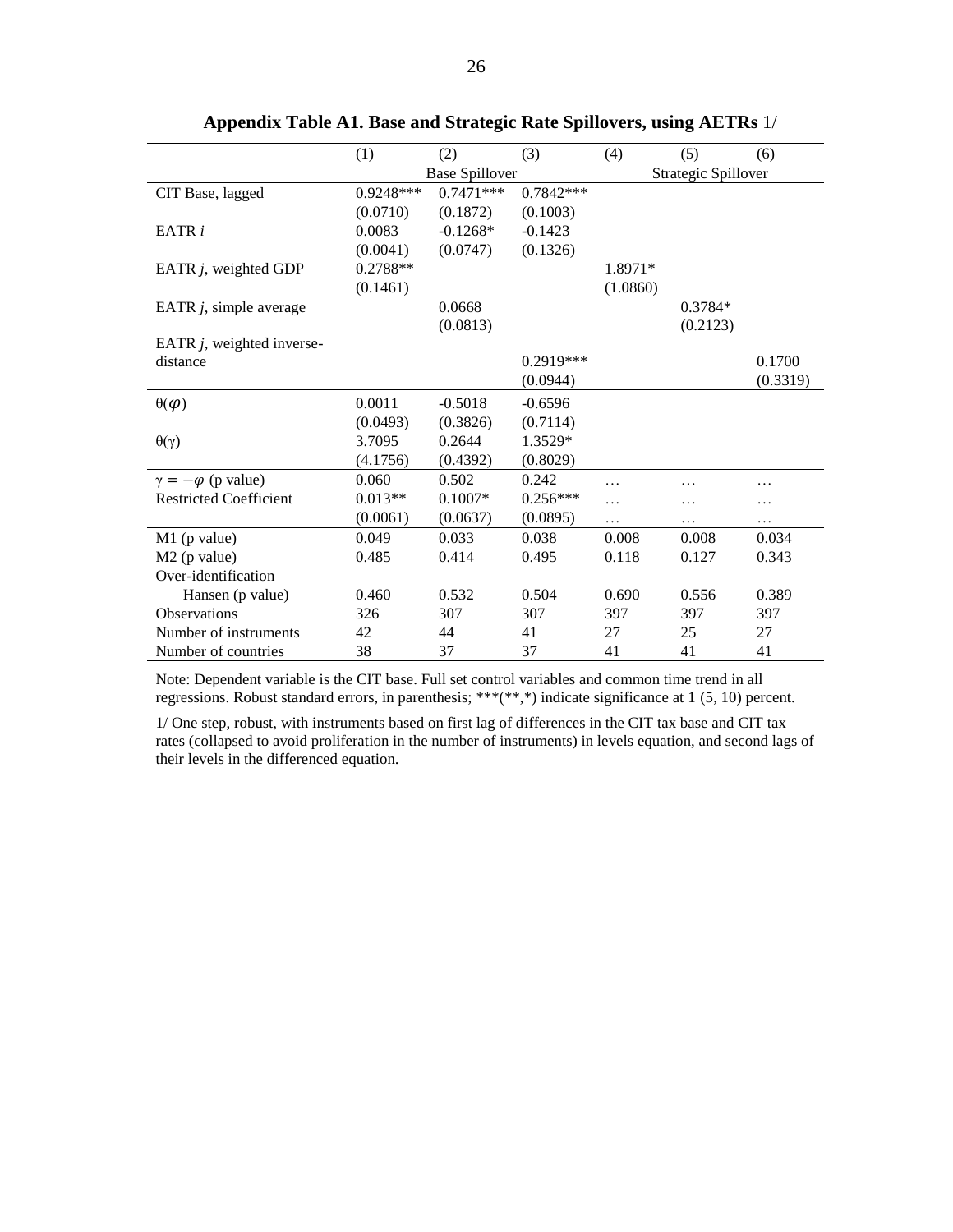#### **REFERENCES**

- Abbas, S.M. Ali and Alexander Klemm, 2013, "A Partial Race to the Bottom: Corporate Tax Developments in Emerging and Developing Economies," *International Tax and Public Finance*, Vol. 20, pp. 596–617.
- ActionAid, 2010, "Calling Time: Why SABMiller Should Stop Dodging taxes in Africa,*"* November 28, 2010. Available via the Internet: [https://www.actionaid.org.uk/sites/default/files/doc\\_lib/calling\\_time\\_on\\_tax\\_avoidan](https://www.actionaid.org.uk/sites/default/files/doc_lib/calling_time_on_tax_avoidance.pdf) [ce.pdf](https://www.actionaid.org.uk/sites/default/files/doc_lib/calling_time_on_tax_avoidance.pdf)
- Benedek, Dora, Ernesto Crivelli, Sanjeev Gupta, and Priscilla Muthoora, 2014, "Foreign Aid and Revenue: Still a Crowding-out Effect? *FinanzArchiv,* Vol.70, pp.67–96.
- Blundell, Richard and Stephen Bond, 1998, "Initial Conditions and Moment Restrictions in Dynamic Panel Data Models," *Journal of Econometrics*, Vol. 87, pp. 115–43.
- Brill, Alex and Kevin Hassett (2007), "Revenue-Maximizing Corporate Income Taxes: The Laffer Curve in OECD Countries", Working Paper No. 137, American Enterprise Institute for Public Policy.
- Clausing, Kimberly, 2007, "Corporate Tax Revenues in OECD Countries", *International Tax and Public Finance*, Vol. 14, pp. 115–34.
- Crivelli, Ernesto and Sanjeev Gupta, 2014, "Resource Blessing, Revenue Curse? Domestic Revenue Effort in Resource-rich Countries," *European Journal of Political Economy,*  Vol. 35, pp. 88–101.
- De Mooij, Ruud and Sjef Ederveen, 2008, "Corporate Tax Elasticities: A Reader's Guide to Empirical Findings," *Oxford Review of Economic Policy*, Vol. 24 (4), pp. 680–97.
- Devereux, Michael P., 2007, "Developments in the Taxation of Corporate Profit in the OECD since 1965: Rates, Bases and Revenues", Working Paper No. 0704, Oxford University Centre for Business Taxation.
	- \_\_\_\_\_\_\_ and Rachel Griffith, 1998, "Taxes and the Location of Production: Evidence from a Panel of U.S. Multinationals," *Journal of Public Economics*, Vol. 68, pp. 335–67.
- Devereux, Michael P. and John Vella, 2014, "Are We Heading Towards a Corporate Tax System Fit for the 21st Century*?" Fiscal Studies*, Vol. 35, pp. 449–75.
- Devereux, M., B. Lockwood, and M. Redoano, 2008, "Do Countries Compete over Corporate Tax Rates?" *Journal of Public Economics*, Vol. 92, pp. 1210–35.
- Dharmapala, Dhammika, 2014, "What Do We Know About Base Erosion and Profit Shifting? A Review of the Empirical Literature," *Fiscal Studies,* Vol. 35, pp.421–48.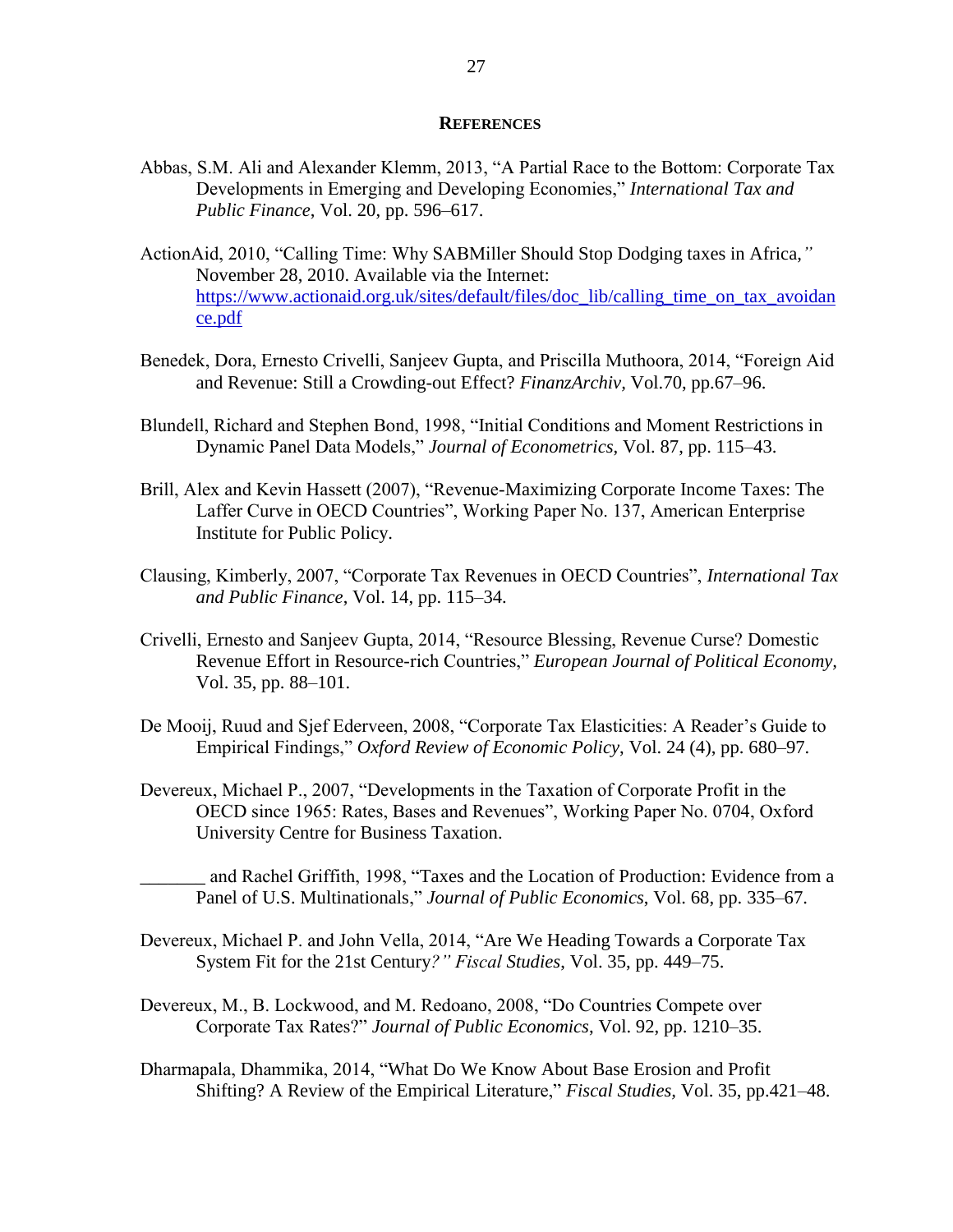- Fuest, Clemens and Nadine Riedel, 2009, "Tax Evasion, Tax Avoidance and Tax Expenditures in Developing Countries: A Review of the Literature," Report prepared for the U.K. Department for International Development (DFID), (Oxford: Oxford University Centre for Business Taxation).
- Gravelle, Jane, 2013, "Tax Havens: International Tax Avoidance and Evasion," CRS Report for Congress, Congressional Research Service, United States.
- Heckemeyer, Jost and Michael Overesch, 2013, "Multinationals' Profit Response to Tax Differentials: Effect Size and Shifting Channels," Centre for European Economic Research Discussion Paper No. 13-045 (Mannheim: Zentrum für Europäische Wirtschaftforschung GmbH).
- International Monetary Fund, 2014, "Spillovers in International Corporate Taxation," Available via the Internet at [www.imf.org/external/np/pp/eng/2014/050914.pdf](http://www.imf.org/external/np/pp/eng/2014/050914.pdf)
- Kawano, Laura and Joel Slemrod, 2012, "The Effect of Tax Rates and Tax Bases on Corporate Tax Revenues: Estimates with New Measures of the Corporate Tax Base," Oxford CBT Working Paper No 12/19.
- Keen, Michael, and Kai Konrad, 2013, "The Theory of International Tax Competition and Coordination," pp. 257–328 in *Handbook of Public Economics*, Volume 5, ed. by A. Auerbach, R. Chetty, M. Feldstein, and E. Saez (Amsterdam: North Holland).
- Klemm, Alexander and Stefan Van Parys, 2012, "Empirical Evidence on the Effects of Tax Incentives," *International Tax and Public Finance*, Vol. 19, 393-423.
- Leibrecht, Markus and Claudia Hochgatterer, 2012, "Tax Competition as a Cause of Falling Corporate Income Tax Rates: A Survey of Empirical Literature," *Journal of Economic Surveys*, Vol. 26, 616–48.
- Organisation for Economic Co-operation and Development, 2013, *Action Plan on Base Erosion and Profit Shifting* (OECD: Paris).

\_\_\_\_\_\_\_, 2014, *Report to the G20 Development Working Group on the Impact of BEPS in Low Income Countries, Parts 1 and 2* (OECD: Paris).

\_\_\_\_\_\_\_, 2015, *BEPS Action 11: Improving the Analysis of BEPS*, Public Discussion Draft (OECD: Paris).

- Redoano, Michela, 2007, "Fiscal Interactions among European Countries. Does the EU Matter?" CESifo Working Paper 1952.
- Revelli, Federico, 2005, "On Spatial Public Finance Empirics," *International Tax and Public Finance*, Vol. 12, 475–92.